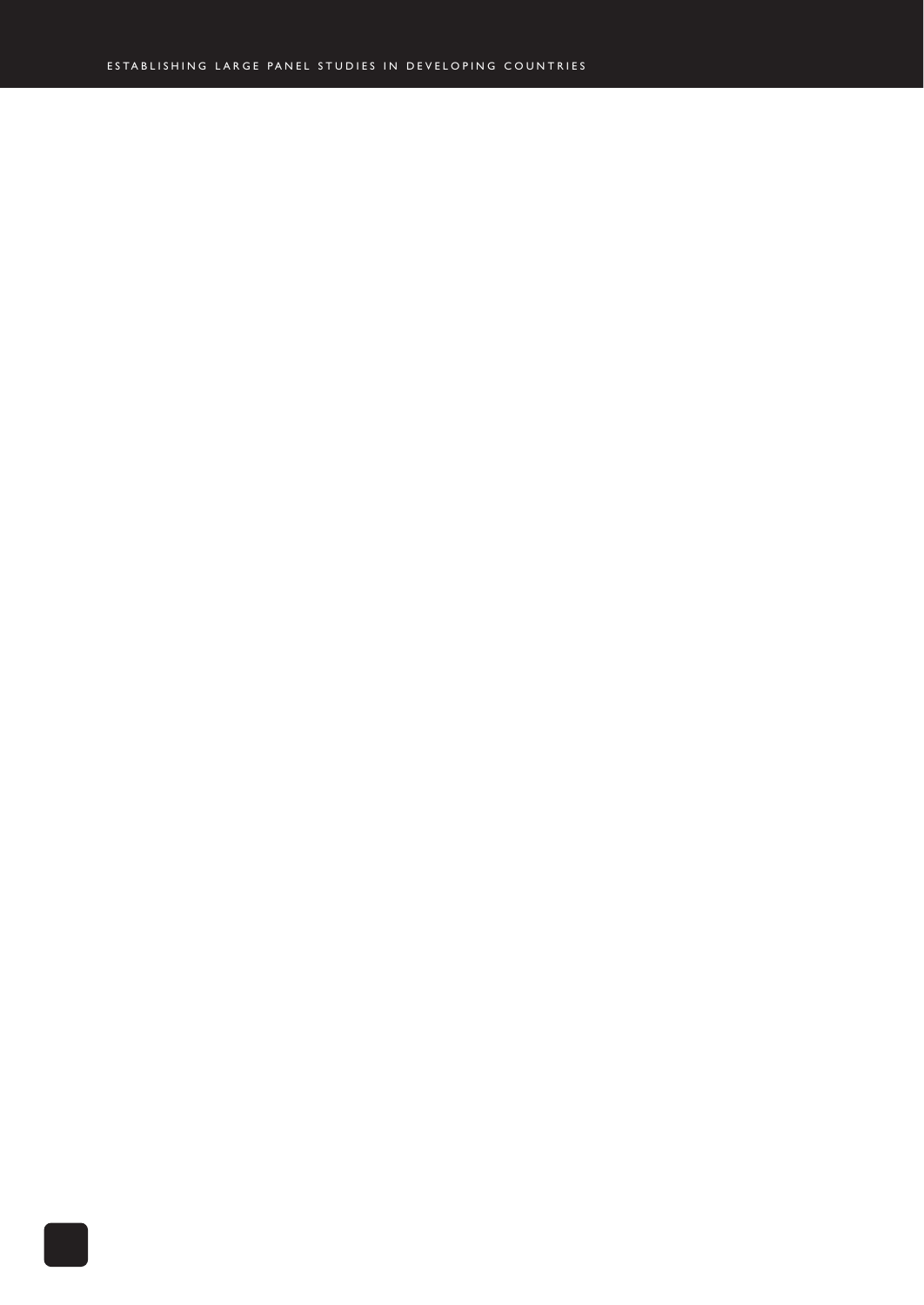# Table of Contents

| <b>Acknowledgements</b>              | iii            |
|--------------------------------------|----------------|
| <b>Abstract</b>                      | iv             |
| <b>Introduction</b>                  | ш              |
| <b>Methods</b>                       | $\mathbf{2}$   |
| Selection of sites and sample size   | $\overline{2}$ |
| Questionnaires                       | $\overline{2}$ |
| <b>Ethics</b>                        | 5              |
| Fieldworker training                 | 5              |
| <b>Fieldwork</b>                     | 6              |
| Data entry                           | 6              |
| Analysis                             | 6              |
| <b>Wealth Index</b>                  | 6              |
| Follow up study                      | 8              |
| <b>Results</b>                       | 9              |
| <b>Ethics</b>                        | 9              |
| Questionnaire design and application | 9              |
| <b>Manuals</b>                       | $\mathbf{H}$   |
| Data entry                           | 12             |
| Wealth index                         | 12             |
| Follow up                            | 17             |
| <b>Discussion</b>                    | 19             |
| <b>Conclusion</b>                    | 21             |
| <b>References</b>                    | 22             |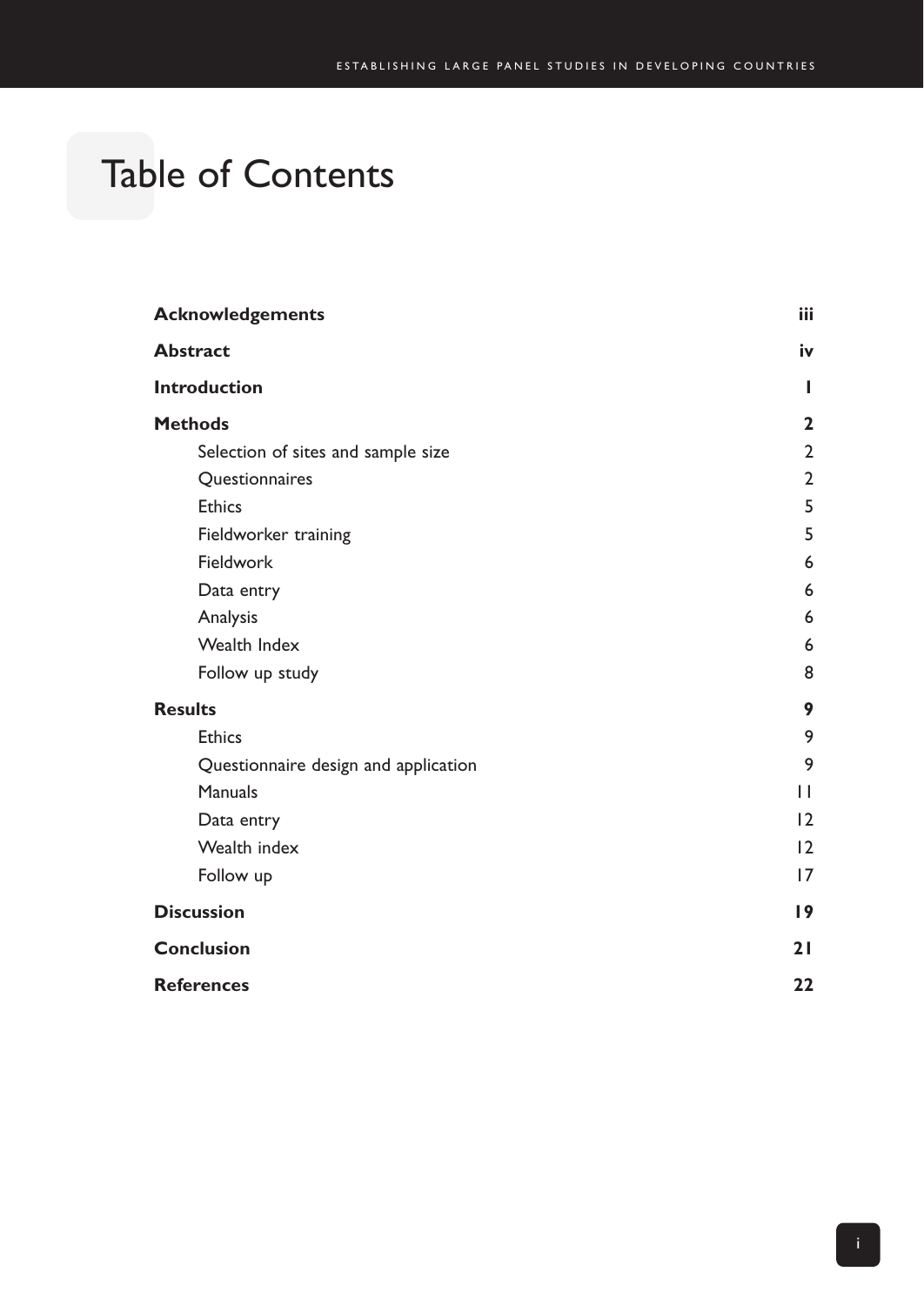#### **List of Tables**

|          | Table 1. Defining a wealth index                                              |                 |
|----------|-------------------------------------------------------------------------------|-----------------|
| Table 2. | Characteristics of the 1-year-old children and their households               | $\overline{14}$ |
| Table 3. | Characteristics of the 8-year-old children and their households               | 15              |
| Table 4. | Birth and delivery characteristics (1 year old households)                    | $\overline{6}$  |
| Table 5. | Example of household responses to economic shocks.<br>(8-year-old households) | 17              |
| Table 6. | Follow-up results at one year                                                 | 18.             |
|          |                                                                               |                 |

#### **List of Figures**

| Figure 1. Frequency distribution (%) of wealth index for households<br>with one-year-old children | 14 |
|---------------------------------------------------------------------------------------------------|----|
| Figure 2. Frequency distribution (%) of wealth index for households<br>with 8-year-old children   | 15 |

#### **List of Boxes**

| Box I. | Core $6 - 17.9$ month old household questionnaire |              |
|--------|---------------------------------------------------|--------------|
| Box 2. | Core $7.5 - 8.5$ year old household questionnaire | 3            |
| Box 3. | Typical Fieldworkers comments during debriefing   | $\mathbf{L}$ |
| Box 4. | Features of the Pilot Phase                       | 20           |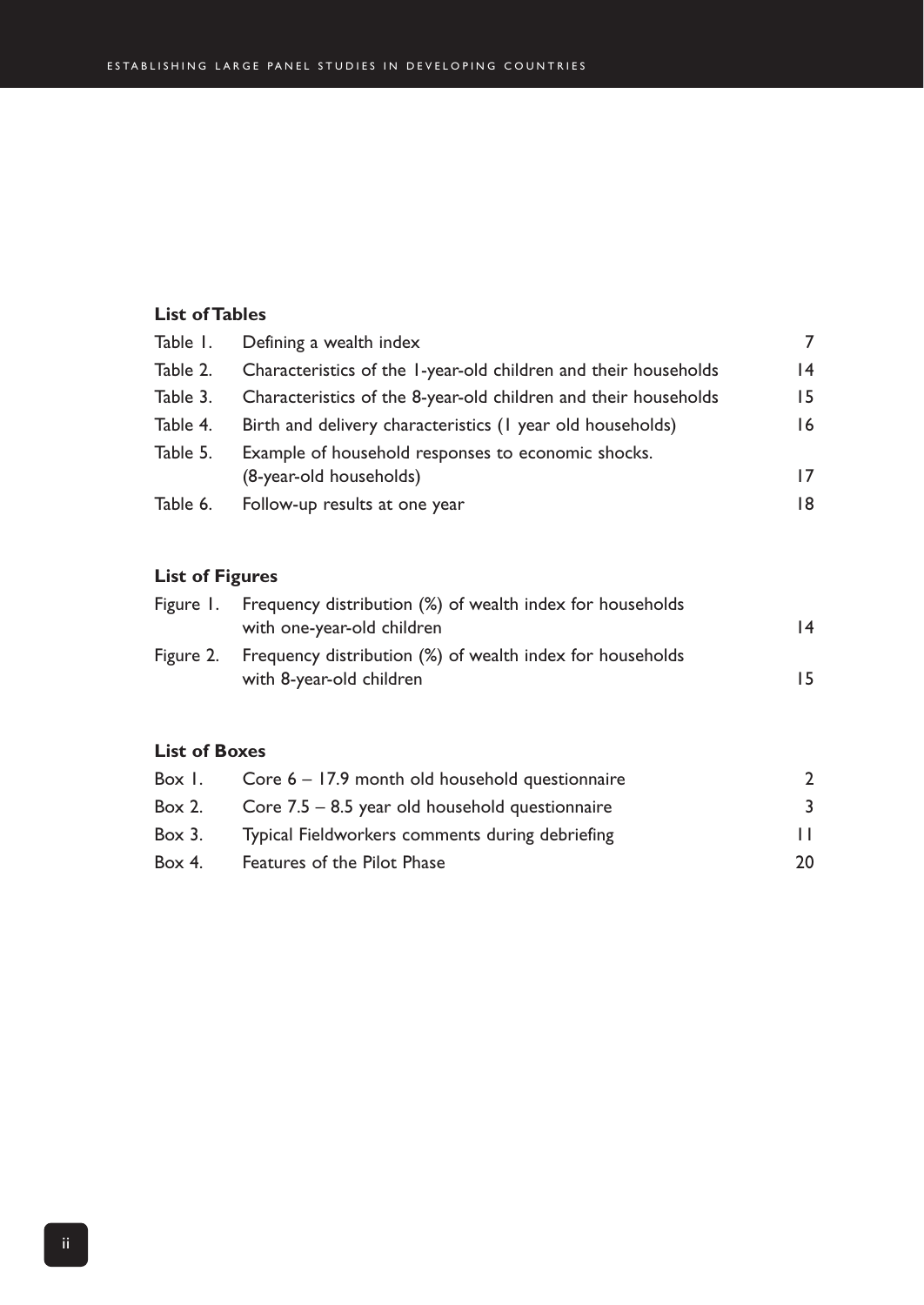# Acknowledgements

The Young Lives International Study of Childhood Poverty is a longitudinal study being undertaken in Ethiopia, India, Peru and Vietnam with pilot studies in South Africa. The research is co-ordinated by an academic consortium involving the University of Reading, the London School of Hygiene and Tropical Medicine, London's South Bank University, the University of Sussex, the South African Medical Research Council, RAU University, Johannesburg, and Save the Children UK, which is also the dissemination and advocacy partner. The UK Government Department for International Development (DFID) funded the first phase of the project (ESCOR 7874 ESC 9800 616/532/001). The authors gratefully acknowledge the Young Lives research team, who contributed to the ideas contained in this paper through numerous meetings and workshops, our fieldworkers in South Africa, and the members of the communities surveyed, who generously gave of their time in order to be interviewed.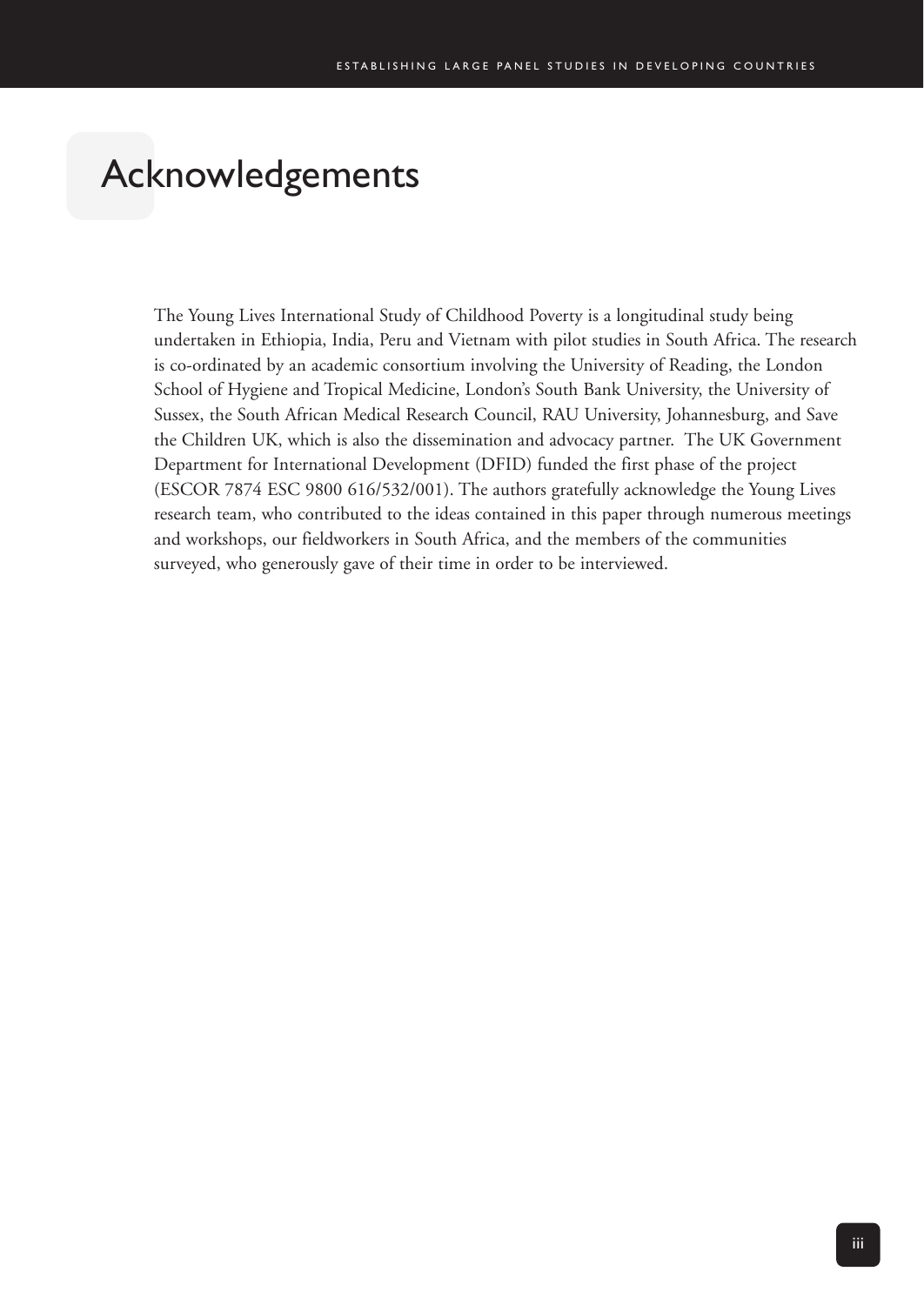# Abstract

Establishing panel studies in developing countries is difficult, owing to the absence of routine long-term surveillance systems found in developed countries. Consequently, these studies need particularly careful design to ensure that all necessary information is captured at the outset and that the data are maintained in a format suitable for longitudinal analysis. Under these circumstances, the pilot study becomes particularly important.

A pilot study for the Young Lives International Study of Childhood Poverty was carried out in South Africa during 2001 and 2002. The pilot included developing the various survey instruments, the approaches to fieldwork, a data entry system and an analysis package. Households containing 166 one-year-old children and 107 eight-year-olds were included.

The results of the pilot study are discussed in terms of the processes followed and the lessons learnt for running large panel studies in developing countries.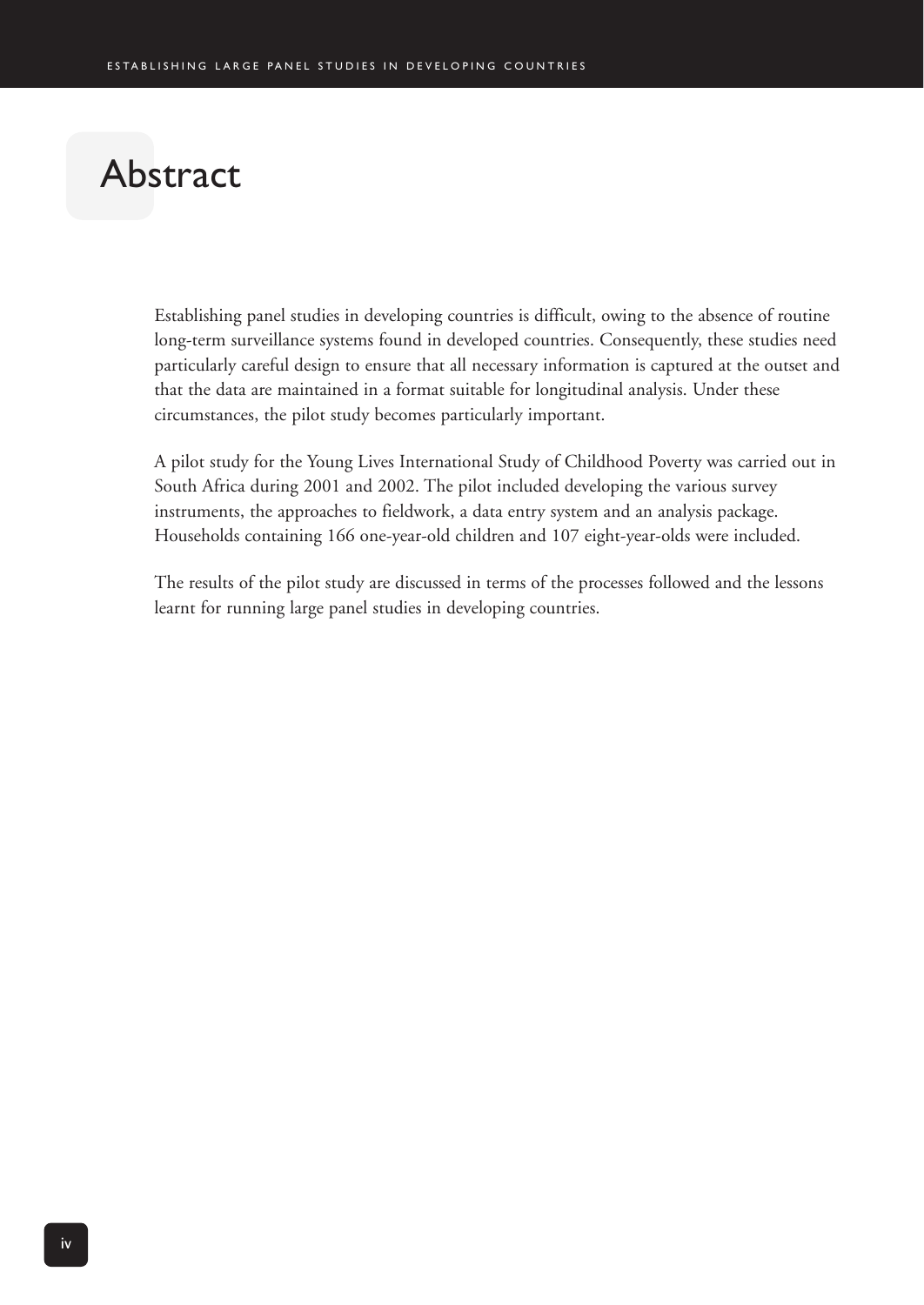## Introduction

Harpham et al (2003) have recently discussed the value of panel or longitudinal studies for understanding processes which have multiple determinants and outcomes that occur over long periods. One such issue is the impact of poverty on the lives of children, which is the focus of the Young Lives project, a panel study of children growing up in poverty in four developing countries<sup>b</sup> (Harpham, 2002). However, running panel studies in developing countries is fraught with difficulties, owing to the lack of reliable long-term surveillance systems, which are commonplace in developed countries. Consequently, panel studies in developing countries need particularly careful design to ensure that all necessary information is captured at the outset and that the data are maintained in a format suitable for longitudinal analysis. Under these circumstances, the pilot study becomes particularly important.

Prescott and Soeken (1989, p.60) stated that pilot studies "are underdiscussed, underused and underreported" and van Teijlingen and Hundley (2002) also point out that the pilot study should not merely be regarded as a feasibility study. Indeed, pilot studies have much more to tell us than merely whether the chosen research tools have face validity. The pilot will tell us about the processes required to achieve the desired results and serve to forewarn us of methods that are too cumbersome or inappropriate for the chosen study population. This paper focuses on these process issues in addition to providing insights into the type of results that can be anticipated from the much larger main study.

In order to achieve the overall study objectives of the Young Lives project, which necessitates inter-country comparisons, an additional country was selected in which to develop the survey instruments and the methodology for managing the fieldwork and data processing. Selecting a country that was not going to be directly involved in the main study, in this case, South Africa, helped to ensure that all questions and methods were generic to the overall study objectives and did not become specific to the circumstances of one country. In addition, the survey instrument, or rather the entire research 'package', was designed in a way that made it more likely to be replicable in other countries in the event that the project is expanded in future rounds.

b Young Lives plans to follow 2000 one-year-old children in each of Ethiopia, Peru, India and Vietnam for 15 years. Information on 1000 8 year-old children in each country will also be collected. Further details can be found at http://www.younglives.org.uk.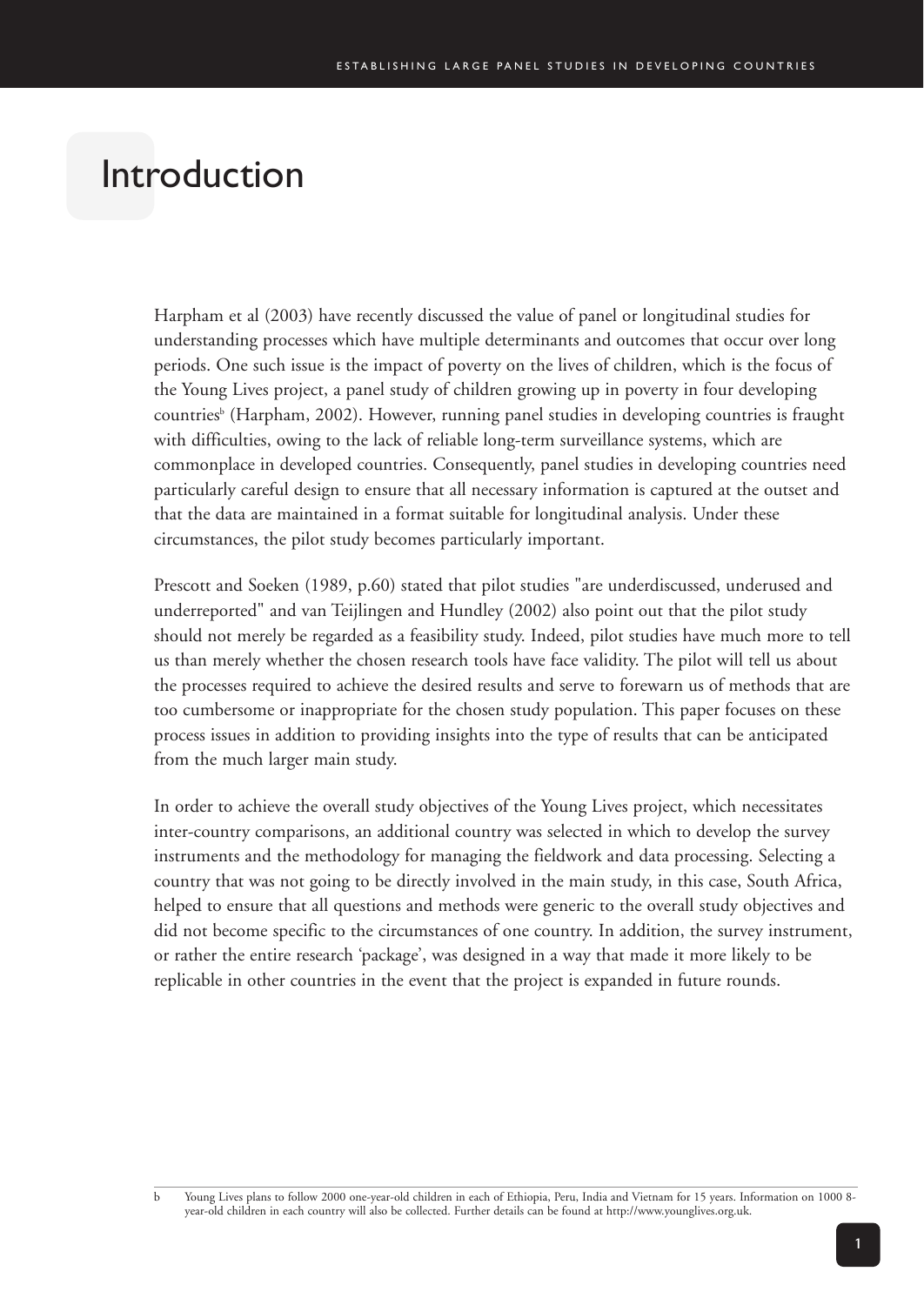## Methods

#### **Selection of sites and sample size**

The Young Lives project uses a purposive sampling system to establish sentinel sites containing poor children within a variety of policy and economic situations (20 sites of 100 children in each country). This aspect of the main study could not be fully replicated in the South African pilot, which was therefore conducted in two sites: one urban area, including the very poor, in informal housing, and some less poor households, in formal housing, and a very poor rural area.

In the pilot study, households with eligible one-year-old children (6-17.9 months) were identified by using local fieldworkers who went door to door to register potential participants. Eight-year-olds (7.5-8.5 years) were identified from school records and then followed up by visits at home. One hundred and sixty six one-year-old children were included and 107 eight-yearolds. These sample sizes were considered sufficient for a thorough test of the questionnaires and allowed for fieldwork to be completed within two weeks at each site.

#### **Questionnaires**

In the main Young Lives study the primary caregiver and, when the child is old enough, both the caregiver and the child, will be interviewed every three to four years. The height and weight of each child will also be measured and questionnaires covering community level data will be completed for each sentinel site at every data collection round. In addition to the index child (6- 17.9 months), anthropometric and community questionnaires, 8-year-old children and their caregivers will be interviewed to give an immediate comparative picture of older children.

Every questionnaire used in the Young Lives study consists of a 'core' element and a countryspecific element, which focuses on issues important for that country. The core elements of the questionnaires are shown in Boxes 1 and 2.

|            |                                            | <b>QUESTIONNAIRE</b> |                                               |
|------------|--------------------------------------------|----------------------|-----------------------------------------------|
| Section 1: | Locating information                       |                      | Section 8: Economic changes                   |
|            | Section 2: Household composition           |                      | Section 9: Socio-economic status              |
| Section 3: | Pregnancy, delivery and breastfeeding      |                      | Section 10: Caregiver psychosocial well-being |
|            | Section 4: Child care                      |                      | Section 11: Social capital                    |
|            | Section 5: Child health                    |                      | Section 12: Tracking details                  |
|            | Section 6: Caregiver background            |                      | Section 13: Anthropometry                     |
|            | Section 7: Livelihoods and time allocation |                      |                                               |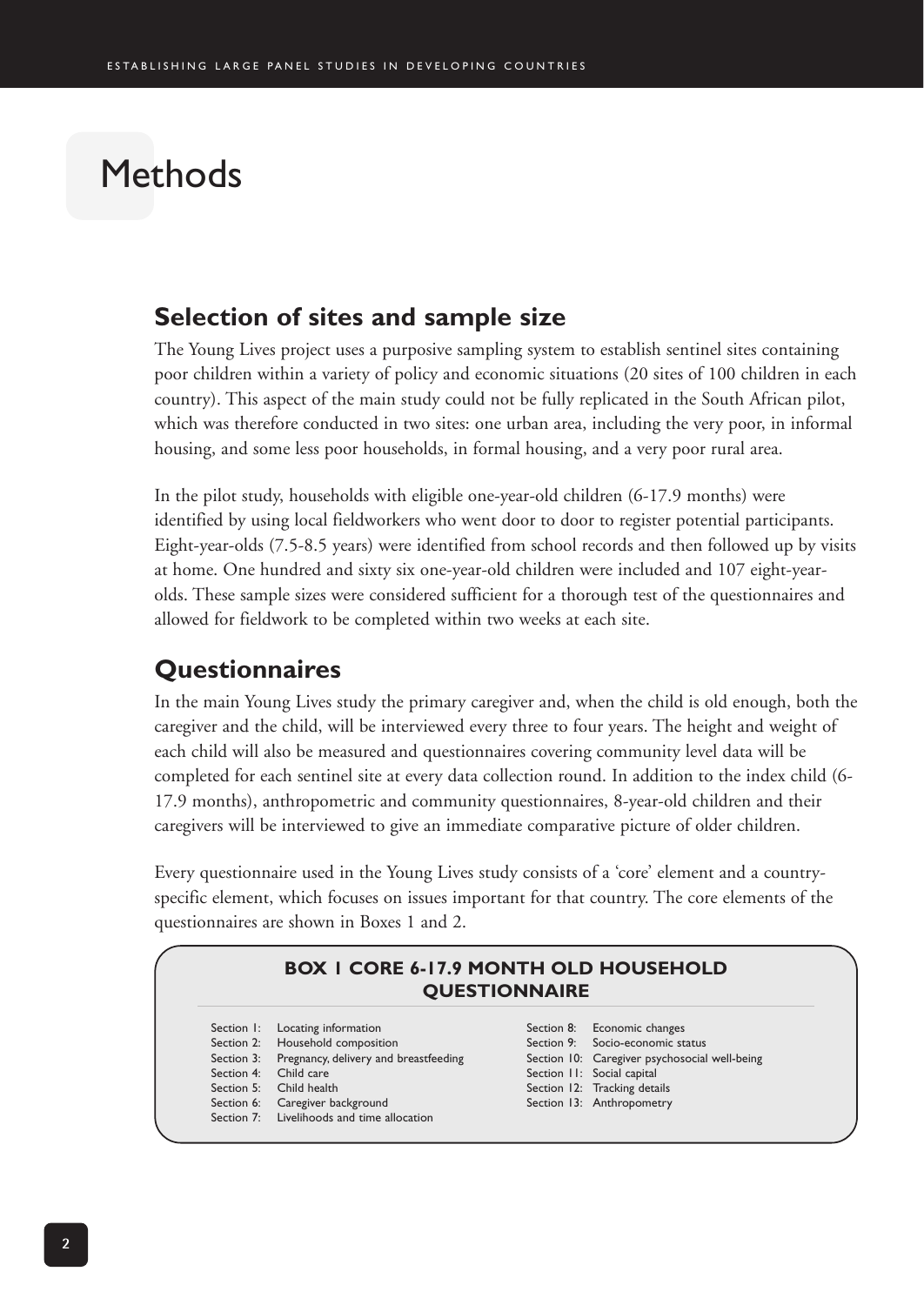The aim of the questionnaires is to include key measures of the infant outcome variables of interest, namely health, nutritional status and cognitive development, and factors that are likely to affect these and the later outcome measures.

Questionnaires were developed by the research team in consultation with experts and literature from various relevant fields. Much effort was expended on selecting the most reliable questions and then refining the eventual long lists of questions to those considered essential for the task. Manuals were prepared and these described both the methods for conducting the survey and the justification for each of the questions used. It was anticipated that some questions would have to be adapted to the specific country of use. In the case of South Africa, for example, questions relating to 'caste' were excluded, as they did not apply in the selected sites, and local terms for certain foodstuffs and illnesses were introduced to clarify certain questions.

During the questionnaire design several points were considered. Data quality was regarded as being of paramount importance in such a large study therefore respondent burden, recall error and question clarity, order and sensitivity were among the data quality issues considered when designing the questionnaire. The Young Lives Study is one of breadth rather than depth and to keep the questionnaire length reasonable many compromises had to be made with regard to content.

#### **BOX 2 CORE 7.5-8.5 YEAR OLD HOUSEHOLD QUESTIONNAIRE**

Section 1: Locating information Section 2: Household composition Section 3: Births and deaths Section 4: Child school Section 5: Child health Section 6: Caregiver background Section 7: Livelihoods and time allocation

Section 8: Economic changes Section 9: Socio-economic status Section 10: Child mental health Section 11: Social capital Section 12:Tracking details Section 13: Anthropometry

The data being collected vary greatly in their nature, and the extent to which they can be used for different types of analysis also varies. We needed to consider the following issues. Some variables are transitory in nature. For example, the measures of child physical morbidity refer to a point or period in time. Cross-sectional analyses provide some information but their use for longitudinal analysis will be limited and needs more careful consideration. For example, the prevalence of diarrhoea is a useful morbidity indicator for cross-sectional analysis. However,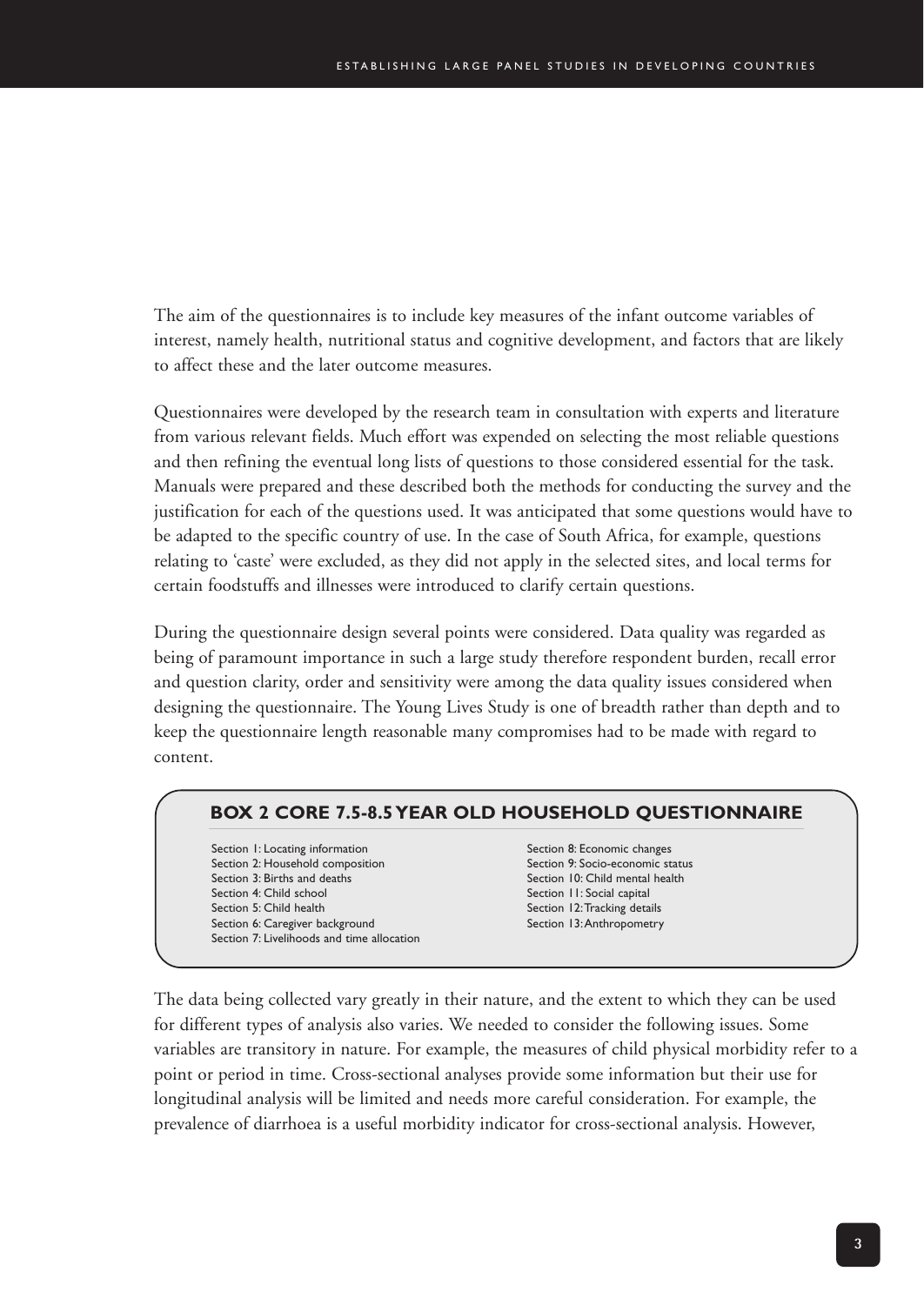linking whether or not a child had diarrhoea in survey one with any outcome indicator at a later survey is unlikely to have much validity. In contrast, a less transient variable will be more useful for longitudinal analysis. For example, low height-for-age is a measure of chronic malnutrition and it is accepted that children generally settle into 'growth channels' in the latter half of infancy. Consequently, linking height-for-age in survey one with later indicators, such as development stage for age, should be more feasible.

Some measures vary within an individual and this has implications for how a variable is composed to represent this variability and how it is used in analysis. A common example is measurement of behaviours. One might ask what is "usually done" or what was "done last time a particular event occurred" or some other summary measure. Each have their strengths and weaknesses but frequently the resulting variable is more useful for "population analyses" than "individual analyses". When interviewing children directly, it might be easier to ask with reference to a specific event, e.g. "did you take care of your younger brother yesterday?" where taking care of siblings might be something that children do on some days but not on others. We can use this information to compare the occurrence of sibling care between, say, gender groups. If we repeated the question a week later then we might expect similar proportions of children to answer in the affirmative but they will not necessarily be the same ones as the previous week. This makes linking the occurrence of sibling care asked in this way to an outcome more problematic because of the internal variability of the sibling care measure.

Some variables are very culture-specific. This will limit the cross-country comparative analyses, and possibly some sub-group analyses within country. Even variables which seem quite objective, such as birth weight, which is categorised as small/average/large, can be interpreted quite differently and will be more limited than knowing the actual birth weight and local standards against which to calibrate it.

Some variables are proxies for other variables that are difficult or impossible to measure. This affects their interpretation, especially when attempting to establish causation. For example, attendance at antenatal care can represent a number of different issues (foetal nutrition, child care practices, maternal knowledge), some or all of which might be associated with an outcome variable.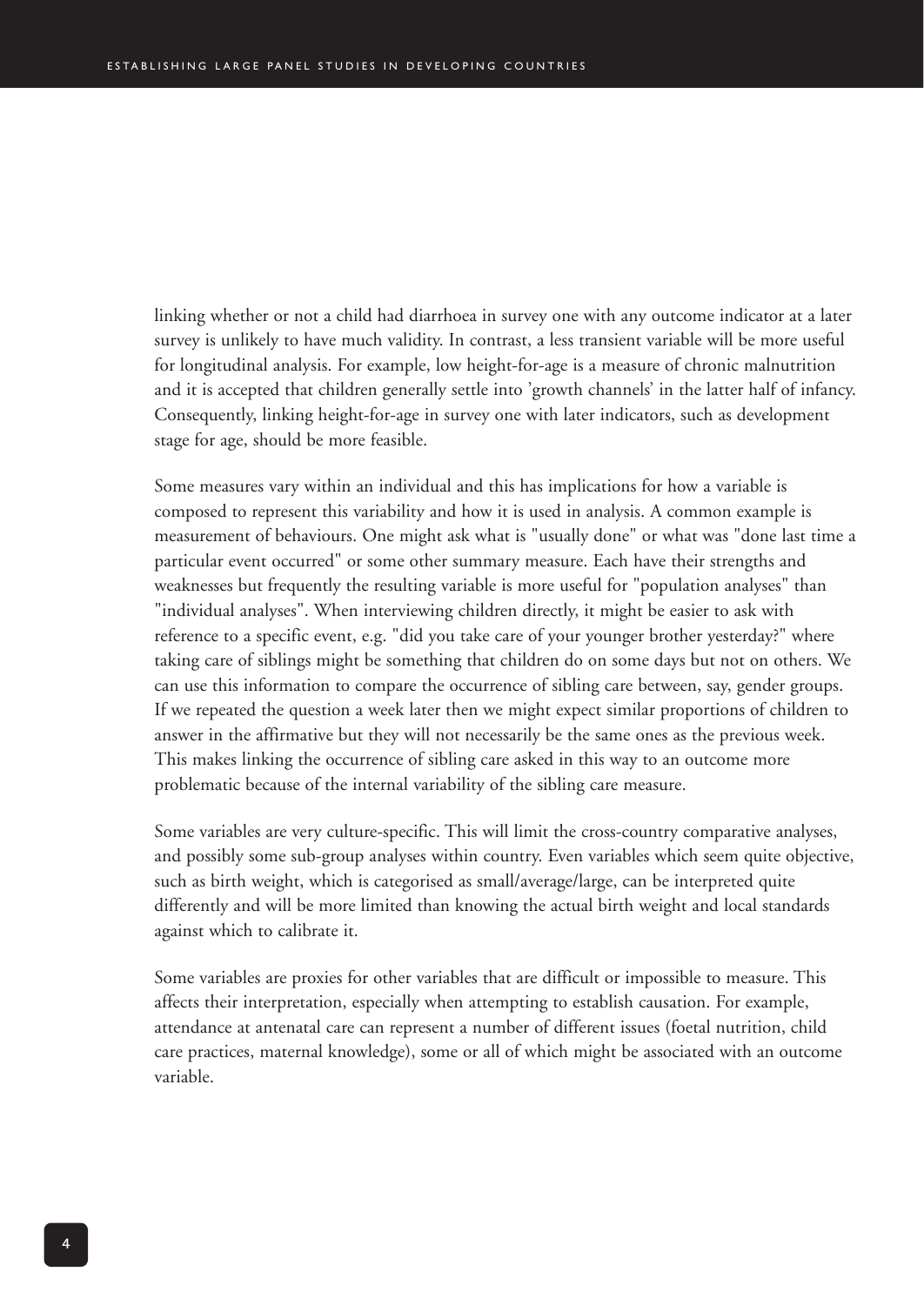The questionnaires were regarded as 'works in progress' and considerable time was spent reordering questions into sequences that are more logical and many questions that the fieldworkers found confusing or culturally inappropriate were amended. It was important that when the questionnaires were introduced to the fieldworkers they were not regarded as a finished product but were intended to be refined in the light of local knowledge. Subsequent to the pilot, many questions were dropped or changed, skip patterns were adjusted and additional instructions provided for the interviewers. This had the disadvantage that there were some changes in the questionnaires between each pilot site and this limited comparative analyses of the results from the different sites. However, as the objective of the pilot was primarily to arrive at the most reliable questionnaire possible, the data and its subsequent analysis were considered less important than the research process.

Owing to time constraints and the availability of existing well-tested instruments and guidelines, the anthropometry section was omitted from the pilot.

## **Ethics**

The pilot study was given ethical approval by the Rand Afrikaans University. Fieldworkers were thoroughly trained regarding respondents' rights to privacy and confidentiality of data. Small tokens of appreciation (footballs or small food hampers) were given to participating families.

## **Fieldworker training**

Having explained the rationale of the study and the overall design, the trainers and fieldworkers worked through the questionnaires discussing each question. Much debate ensued as to the precise meaning of complex questions and their translation into five local languages. This was followed by revision of the questions and further role-play exercises and practice sessions with friends and neighbours before questions were finalised. In the pilot study, full translation and back translation was not possible, owing to time constraints (although this is the preferred method). However, appropriate translations for all technical terms were agreed upon during a full day discussion and the fieldworkers then applied only these translations in the field. The master copies of questionnaires were in English and administered in isiZulu, isiXhosa, Sesotho, Sepedi and Setswana.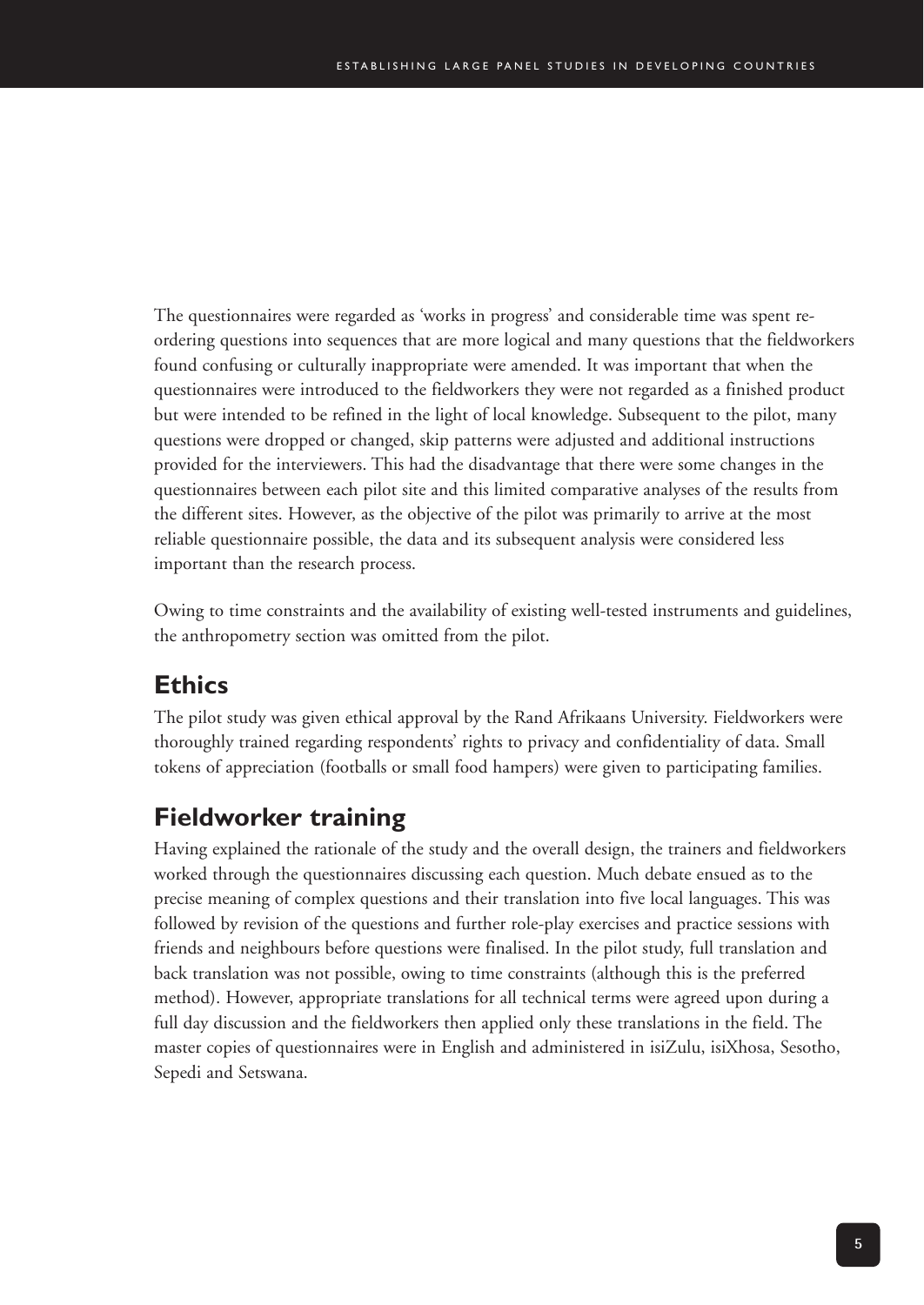## **Fieldwork**

The supervisors were responsible for the fieldwork logistics, including negotiation of access to the community, accommodation, food, transport and remuneration. Access to the rural community was obtained with permission from local community leaders. Access in the urban area was through formal local political structures.

The wellbeing of the fieldworkers also had to be taken into account. Medical concerns included protection from malaria and provision of potable drinking water for the fieldworkers in rural areas. Since the pilot study took place in a 'low risk' malaria area, mosquito repellents were used both day and night although chemoprophylaxis would have been necessary had the survey taken place in higher risk areas. In urban areas, security of fieldworkers is often a concern and this was addressed by avoiding work after dark and, where necessary, having fieldworkers working in pairs.

Fieldworkers administered three to four questionnaires per day. A fieldwork supervisor was present on the first, third and fifth days, for the urban sites, and throughout the fieldwork in the rural area. Completed questionnaires were checked on site and serious errors rectified by repeat visits to the household.

#### **Data entry**

A Microsoft® Access database and data entry template was prepared by the Statistical Services Centre of Reading University and data entered by an experienced data clerk.

## **Analysis**

Data was exported from Microsoft® Access databases for analysis in the Statistical Package for the Social Sciences (SPSS version 11).

## **Wealth Index**

In developing the 'wealth index' used in this study attention was given to distinguishing between an 'asset index', which is a merely a measure of capacity for production, for example, ownership of a plough, versus a 'wealth index', which is a measure of economic well-being and is not production or location specific. The wealth index captures variables that are broader than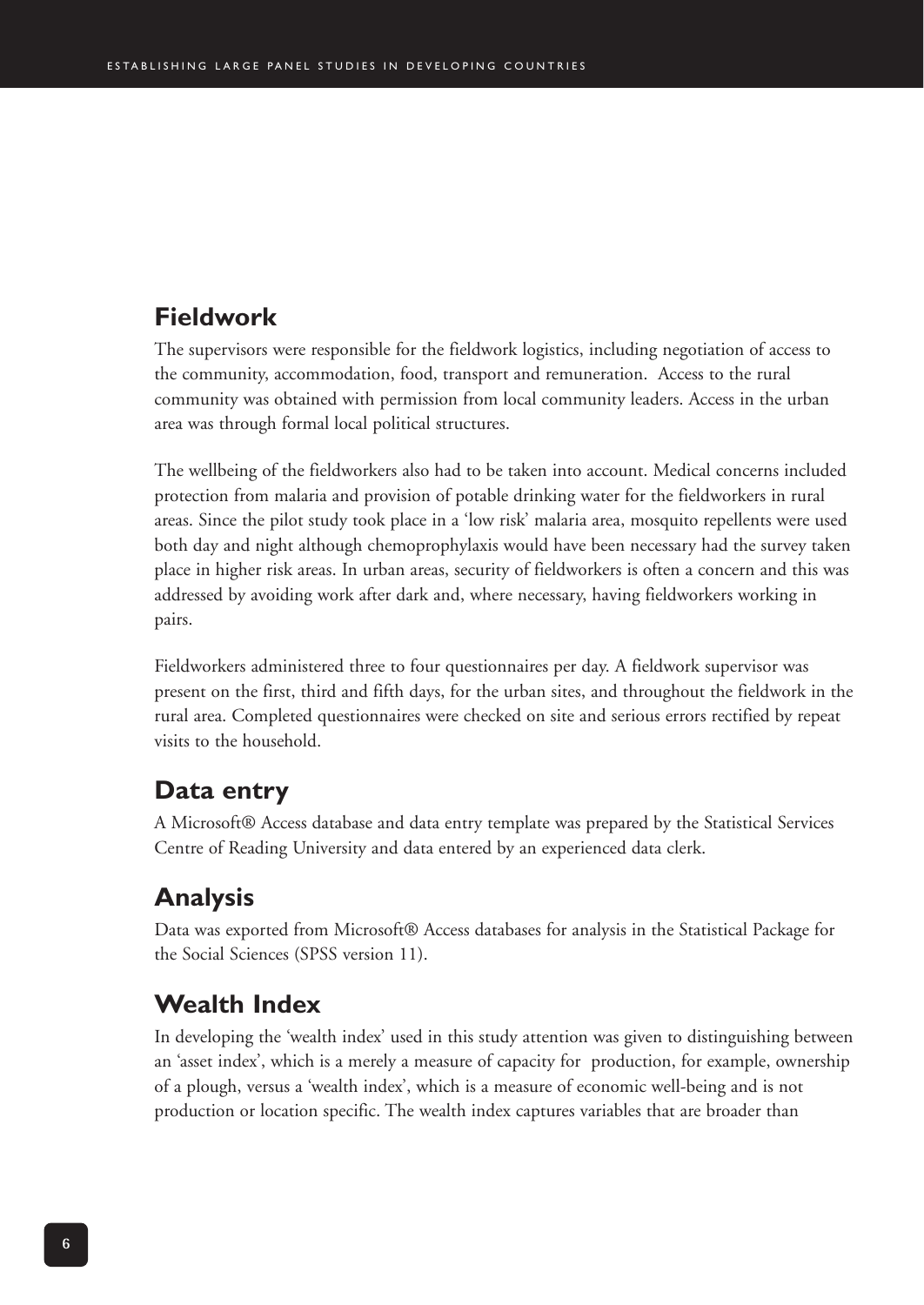production assets such as home ownership and the durability of that home, plus access to infrastructure such as water and sanitation.

The wealth index (Table 1) was constructed from (1) the number of people per room as a continuous variable; (2) a set of 10 consumer durable dummy variables, each equal to one if a household member owned a radio, fridge, TV, bicycle, motor vehicle, mobile phone, landline phone, microwave, sewing machine, or satellite TV; (3) a set of three dummy variables equal to one if the house had electricity, brick or plastered wall, or a sturdy roof (such as corrugated iron, tiles or concrete); (4) a dummy variable equal to one if the dwelling floor was made of a finished material (such as cement, tile or a laminated material); (5) a dummy variable equal to one if the household's source of drinking water was piped into the dwelling or yard; (6) a dummy variable equal to one if the household had a flush toilet or pit latrine; (7) a dummy variable equal to one if the household used electricity, gas or kerosene.

All variables were scaled for scale equivalence, i.e. 0 to 1 and weights were arbitrary because the weighting makes little difference when the contributing variables of the index are highly correlated, as they are here (housing, consumer durables, services). The wealth index was calculated by taking the average of the scores for housing quality, consumer durables and services (Table 1).

| <b>COMPONENTS OF WEALTH INDEX AND SCORE</b> | <b>CONTRIBUTING VARIABLES</b>                                                                             |
|---------------------------------------------|-----------------------------------------------------------------------------------------------------------|
| $H =$ Housing quality (/4)                  | Rooms/person, wall, roof, floor durability.                                                               |
| $CD =$ Consumer Durables (/10)              | Radio, fridge, TV, bicycle, car, mobile phone, landline phone,<br>microwave, sewing machine, satellite TV |
| $S =$ Services (/4)                         | Electricity, water, sanitation, cooking fuel.                                                             |

The wealth index captures variables that are broader than production assets, such as home ownership and the durability of the home, plus access to infrastructure such as water and sanitation. It was designed in such a way that up to three locally specific consumer durables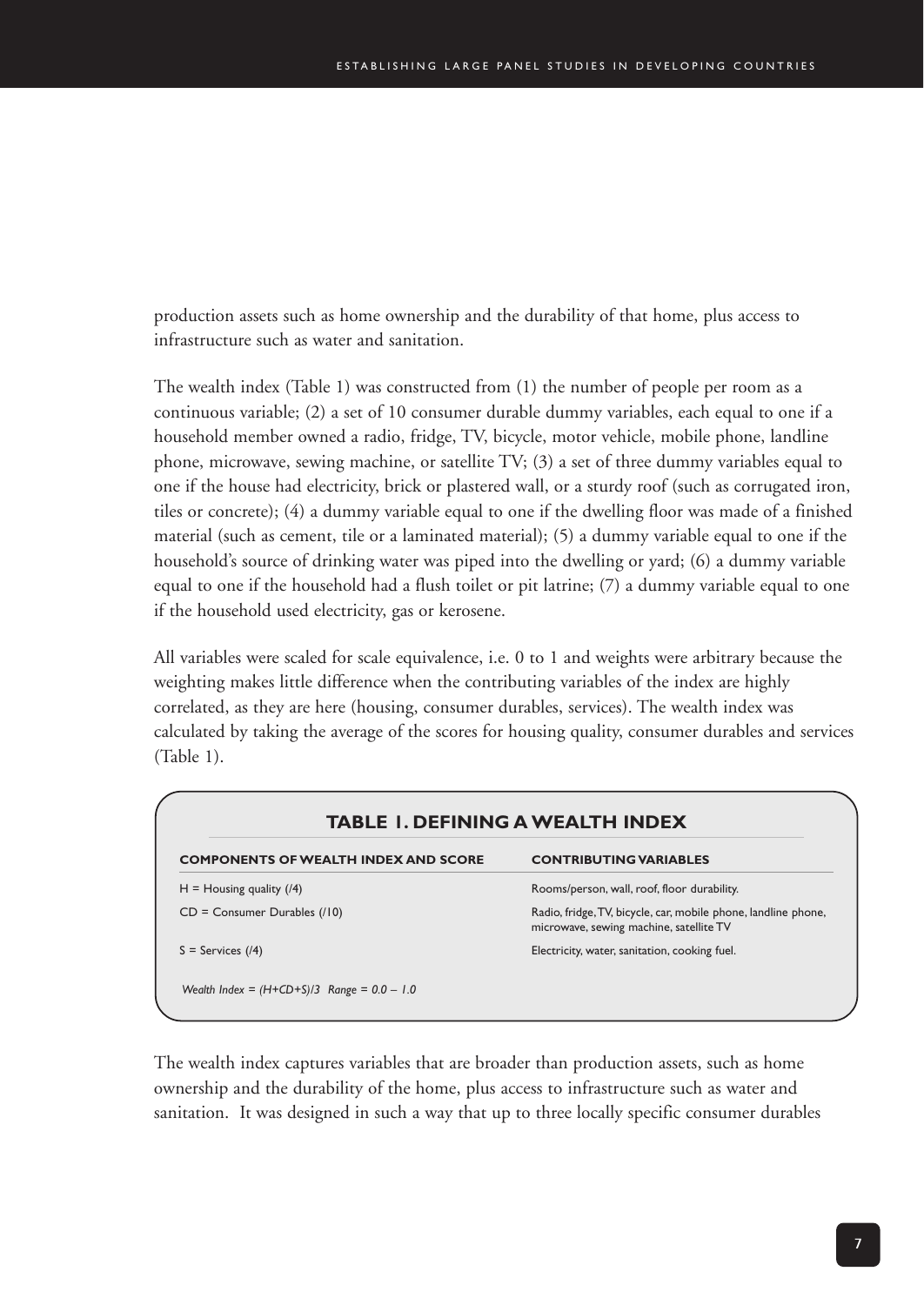could be used in each country. For example, in Ethiopia, ownership of a modern bed, table or chair replaced the microwave, sewing machine and satellite TV used in the South African pilot.

### **Follow up study**

The sites were revisited one year later in order to assess the feasibility of follow up and the stability of indicators.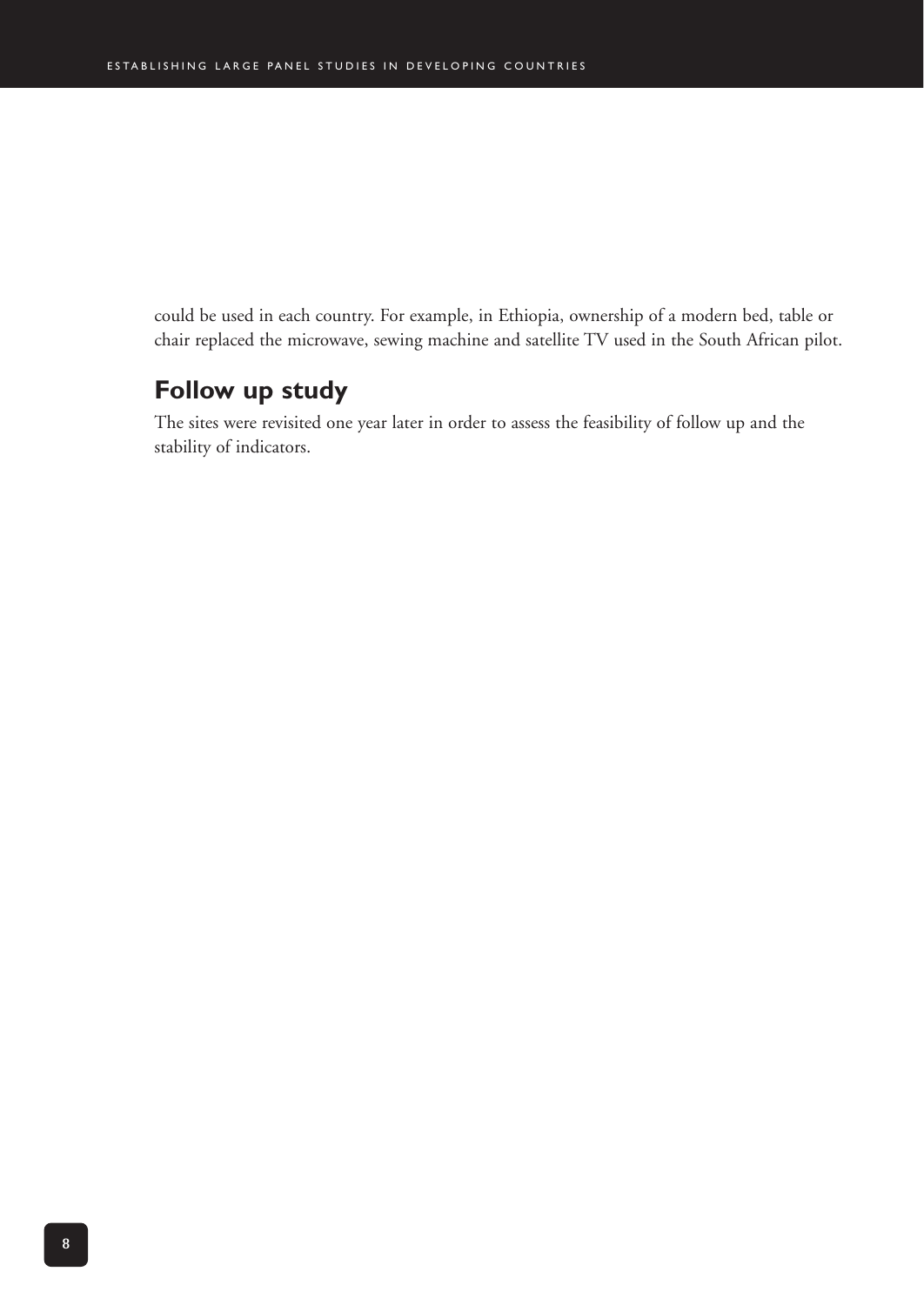## Results

### **Ethics**

Conducting a large international study poses considerable ethical challenges. In the case of Young Lives, it was agreed that the London School of Hygiene ethics committee would review the overall study and that each of the institutions involved (University of Reading, the London School of Hygiene and Tropical Medicine, South Bank University, the University of Sussex, the South African Medical Research Council, and Save the Children, UK) would check the proposal against their own institutional standards. This resulted in what we believe were high ethical standards.

These ethical standards are well recognised in South Africa, a country which has played a leading role in setting ethical standards for medical and public health research (South African Medical Research Council, 2001), but in some countries it is hard to follow ethical guidelines 'to the letter'. In some societies, 'informed consent' by individuals is virtually impossible to attain. Consent is sometimes only possible when an authority figure, such as a local chief, gives permission for the interview. This type of power relationship can result in both 'unwilling consent' and 'unwilling refusals'. In several of the countries chosen for the main study, an authoritarian history contributed to a tendency for poor people to merely 'do what they were told' with little real understanding or ability to refuse. Even if it is possible to obtain consent, getting written consent is often impossible because study participants are frequently illiterate or reluctant to 'sign' any document with a cross or thumbprint. With the best will in the world, following internationally accepted ethical guidelines to the letter can be very difficult. In such circumstances, careful training of fieldworkers to ensure that people were properly informed of their right to refuse, despite potential influence by authority figures, was used to help ensure ethically acceptable procedures.

## **Questionnaire design and application**

Despite using experienced fieldworkers, initial training took four days. The questionnaires were long and complex and, although inputs were checked on site, some basic errors were still overlooked. For example, questions that should have been skipped were often completed and questions that were at the bottom of a page, on which other questions were to be skipped, were omitted. These problems were reduced by redesigning the layout of questionnaires and highlighting the skip patterns more clearly. Fieldworkers played a critical role in helping to revise questions for the local context, translations, sequence of questions and how best to deal with sensitive questions.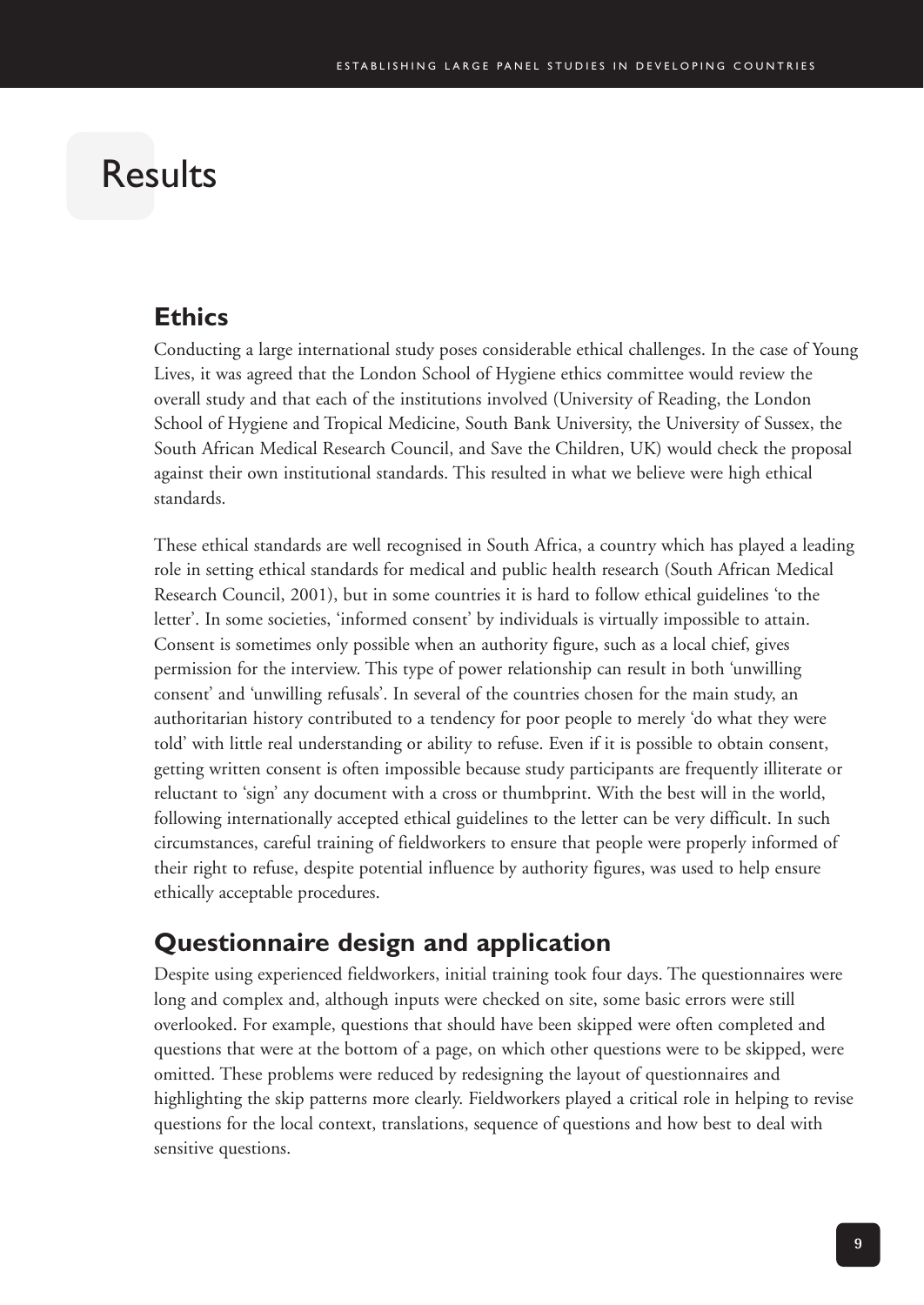The first draft of the community questionnaire, despite being based on existing instruments, proved ineffective for use in South African conditions. One of the shortcomings of the initial draft was that many of the questions, especially those relating to livelihoods, were only relevant to specific rural settings, whereas Young Lives includes a wide range of urban and rural communities. The pilot allowed us to identify the shortcomings and the questionnaire was extensively revised for use in the other countries. The community questionnaire was also modified to ensure that all the information collected provided relevant background with which to contextualise the various components of the household questionnaire. The definition of a 'community' was also potentially problematic and was defined geographically, rather than on the basis of social organisation.

The process of developing the questionnaires had attempted to ensure that questions were both academically sound, i.e. had an appropriate theoretical basis, and would be understood in practice. To this end, a multidisciplinary team was involved including epidemiologists, anthropologists, social scientists, statisticians, economists and, importantly, those involved in working with children and dissemination of information on children's rights and welfare. This process was reasonably successful although with so many disciplines represented there had been a tendency for everyone to want their special interest included, which made keeping the questionnaires short a very challenging task. However, the detailed discussion of questions and the piloting process in South Africa gave a deeper understanding of the issues being asked about and the fieldwork manual was therefore able to be very specific and practical. In addition, conditions in the field were documented carefully so that information which was not being captured in the questionnaire would not be lost. In the second pilot site we were better able to capture the complexity of poverty since the fieldworkers had pointed out that we were not really assessing the depth of poverty issues. This was achieved by having less prompting of pre-coded variables and making maximum use of the category "other". Answers that had not been anticipated were then included in the final versions of the questionnaires.

The pilot also provided information on the feasibility of the proposed study design. Thus, the questionnaire was not merely administered and the completed forms brought in but the fieldworkers were asked to complete a timesheet and note if the respondent showed signs of getting bored or rushing the interview. They were also asked to note any ethical or procedural problems that occurred. In the final analysis, this information gave a clear idea of how long the questionnaire could be and those sections which were regarded as potentially too sensitive or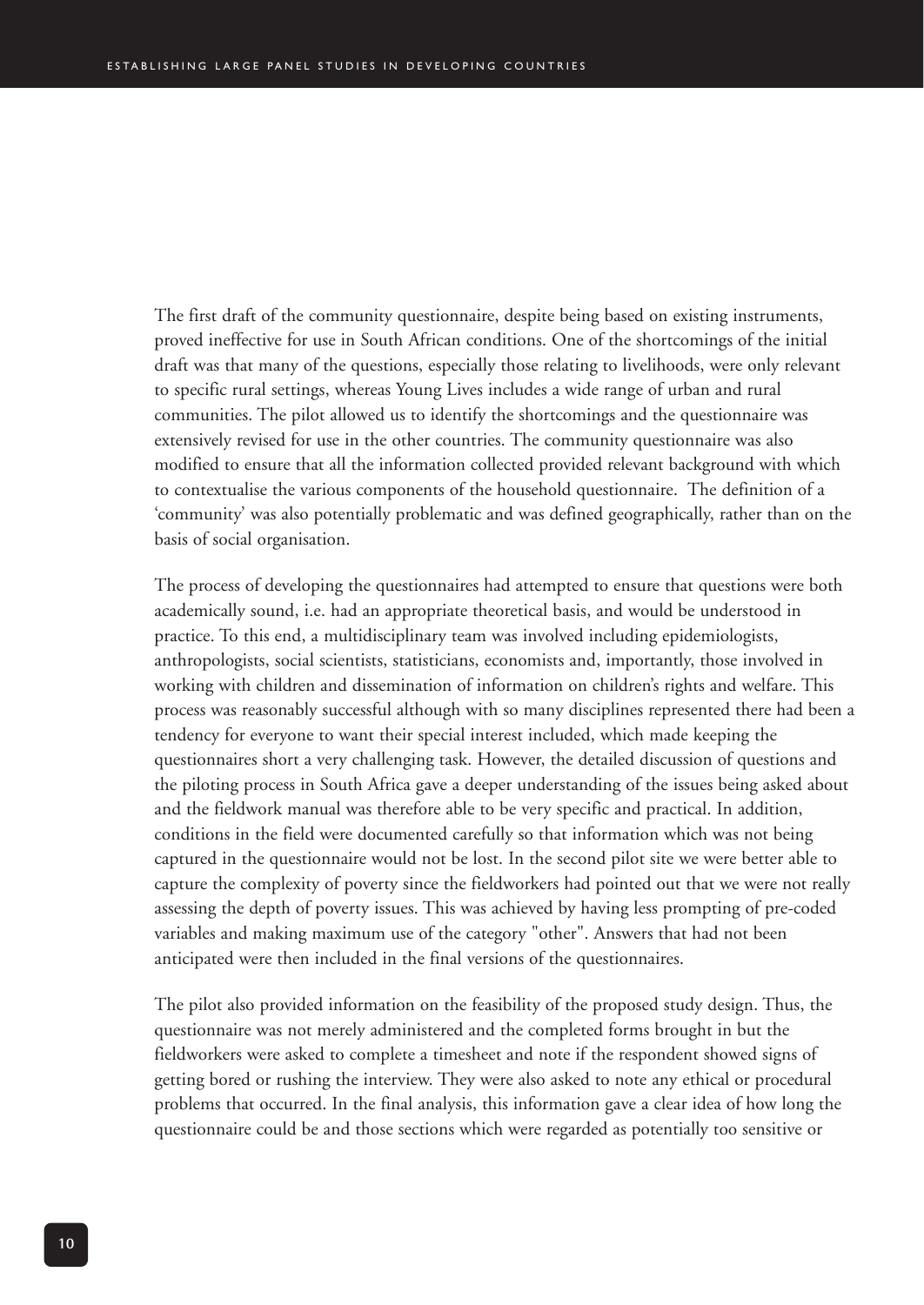difficult to be reliable. One such item was a proposed section on child abuse. Detailed questions on child abuse, while clearly important, simply could not be properly addressed in a large questionnaire of this kind. Box 3 indicates the type of feedback obtained during a typical fieldworker debriefing session.

#### **Manuals**

The Young Lives team compiled a set of documents to accompany each of the four questionnaires (1-year-old and 8-year-old household, community and child). The first is a 'questionnaire justification document' developed to argue for the relevance of every theme and/or question included in the questionnaires. The second is an 'interviewer manual' and contains aims, definitions, explanations and instructions for supervisors and interviewers for each of the sections, as well as every question included in the different questionnaires. This manual also includes detail on field preparations including ethics and consent, fieldworkers' tasks, interviewing procedures, how to conduct the interview and fill out the questionnaire. The aim of these documents is to ensure a proper understanding of the intended purpose and context of each question. This became particularly important when translating questionnaires into other languages. The third document is an 'analysis pack' and is designed to help research teams carry out data checks and prepare their preliminary reports. The 'analysis pack' consists of suggested tabulation plans, SPSS syntax files, an outline (suggested headings) of the preliminary report, and an example of a database. The manuals are central for ensuring consistency and achieving a similar standard in data collection, data analysis, and reporting of findings across countries.

#### **BOX 3 – TYPICAL FIELDWORKER'S COMMENTS DURING DEBRIEFING**

- I didn't understand what that question meant.
- The respondent got angry when I asked that question.
- There is no easy Zulu word for that.
- The respondent loved these questions.
- The skip pattern didn't work this section is confusing, it jumps from one subject to another.
- I don't think the respondent was telling the truth.

The fieldworkers contributed to the manuals by commenting on content, style and length. This was done by completing an evaluation form each day of the fieldwork and making detailed written and verbal comments where appropriate.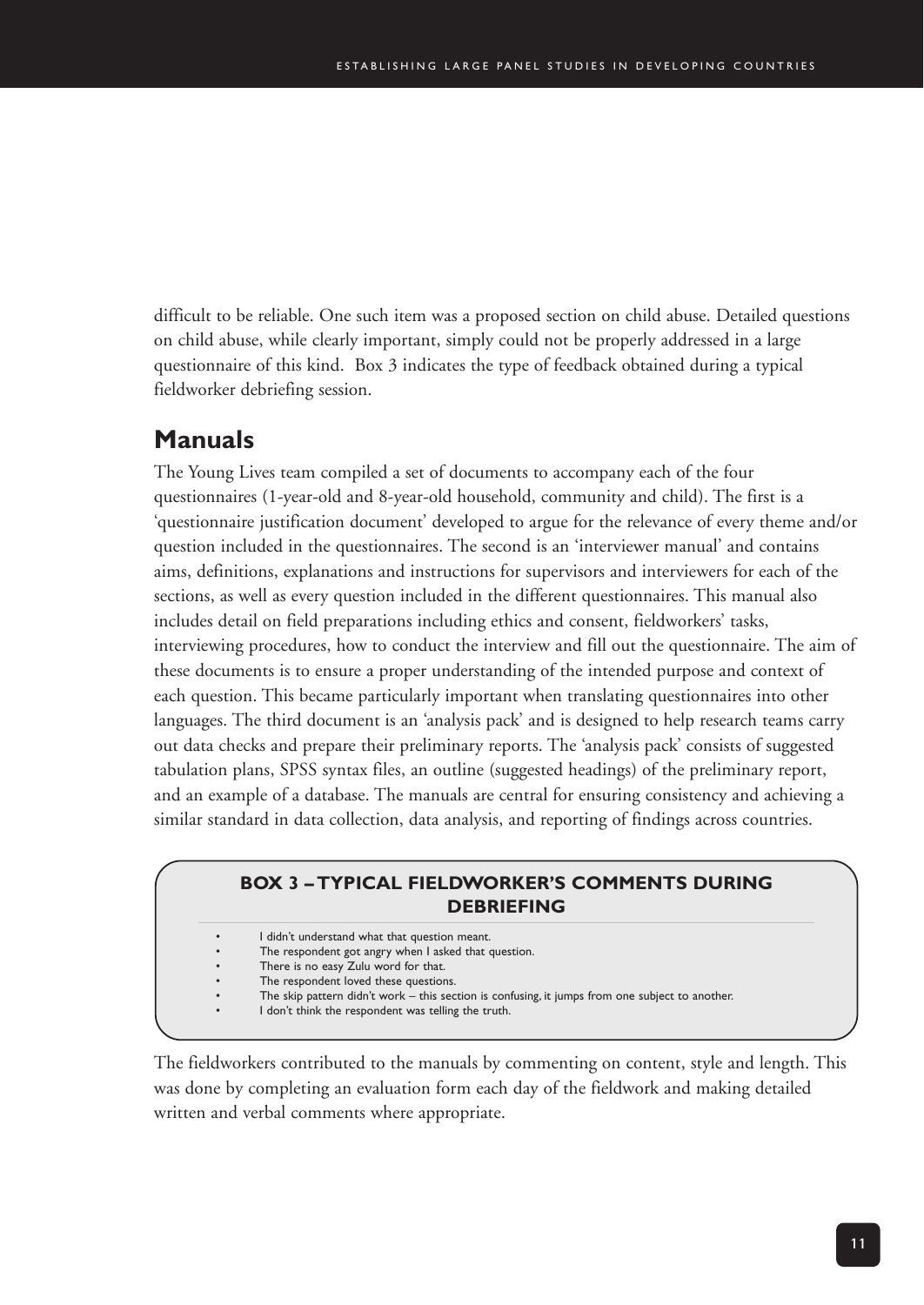### **Data entry**

There were many teething problems with data entry. The use of a template is invaluable for ensuring that all datasets are consistent and that error-trapping routines can be introduced at data entry, but slight variations in format or data entry techniques often led to frustrating 'crashes'. At the simplest level, this involved anomalies caused by using European or United States date formats (day/month/year or month/day/year). A more serious problem was caused by use of different calendars in some countries. For example, Ethiopia uses the Julian calendar and dates are therefore 7 or 8 years earlier than when using the Gregorian calendar. In addition, many developing societies do not record dates formally at all and may only be able to relate a date of birth to a significant event, such as a major drought or presidential election. The latter is sufficiently accurate to age an adult but is not sensitive enough for establishing the age of an infant.

Data entry into a formatted template (an electronic version of the questionnaire) was much slower than most data entry personnel were used to. However, the consensus was that slower but better controlled data entry will lead to better data quality in the long run. Despite the difficulties experienced with this process during the pilot, it provided invaluable experience in how the system needed to be refined for wider scale use. With the benefit of hindsight from data entry in the four main study countries, it is evident that more error trapping routines should be built into the template to avoid the entry of invalid codes and, for example, ages or weights that fall outside the project's requirements or normal limits.

## **Wealth index**

Analysis of wealth status was not carried out by selecting quintiles, as is often practised in economic analyses, since the intention is to monitor changes over time and we are interested in absolute cut-offs rather than the position within an overall distribution. This technique facilitates inter country comparability because a wealth index of 0.4 in Peru is exactly the same as 0.4 in India, since the index is based on the same assets plus one or two country-specific durables designed to improve inter country comparability.

However, despite needing similar cut points for the purposes of inter country analyses, it can be more appropriate to use different cut points for within country analysis. The poverty lines for the overall study were initially set, arbitrarily, at 0.2 and 0.4 but this proved to be inappropriate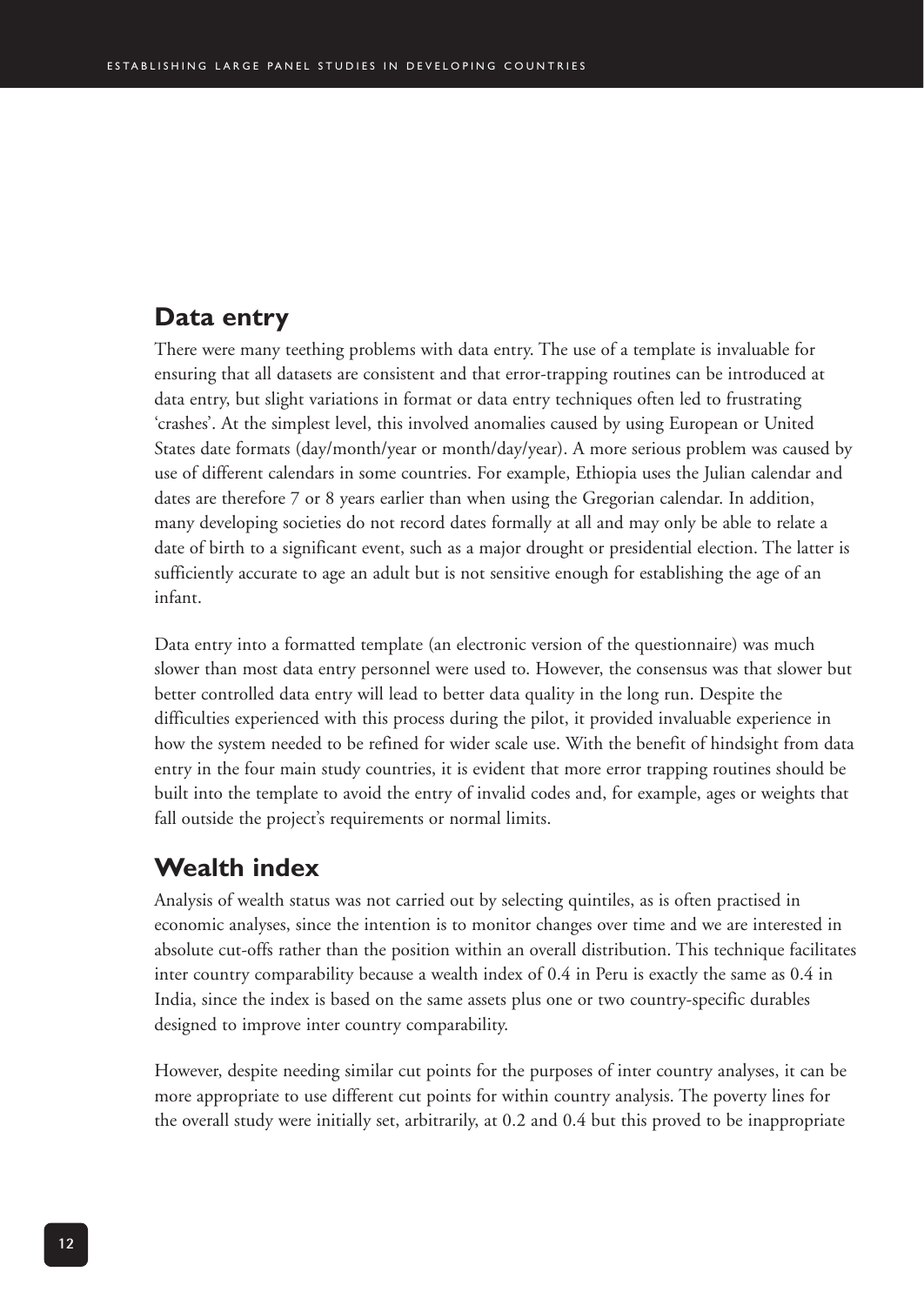for the South African pilot data since too few households fell below the 0.2 cut off. In the case of normally distributed data, uniform cut points can be used but, in the case of non-normally distributed data, arbitrary equal divisions may be less appropriate. The wealth distribution in the South African pilot data was positively skewed (Figures 1 & 2) therefore the cut points were raised so that the lowest wealth category had sufficient numbers for analysis. Cut points of 0.45 and 0.66 were used for the one-year-old children (Table 2), and 0.6 and 0.8 for the 8-year-olds (Table 3). These categories produced three wealth categories, referred to as 'very poor', 'poor' and 'less poor'. It should be noted that even though the cut points for within country analysis may be chosen arbitrarily, the same cut points need to be used for analysis of subsequent survey rounds in order to measure changes in households between and within wealth categories.

Non-normally distributed data is likely to be common in pilot studies, with relatively small samples, but it may also be an issue in the main study. Careful examination of the frequency distribution of the wealth index may reveal polymodal distributions, in which case it may be more appropriate to analyse the data according to naturally occurring divisions, rather than using arbitrary cut points. The frequency distribution of wealth in the 1-year-old households suggests this type of effect in that there appear to be modes at 0.3 and 0.6 (Figure 1).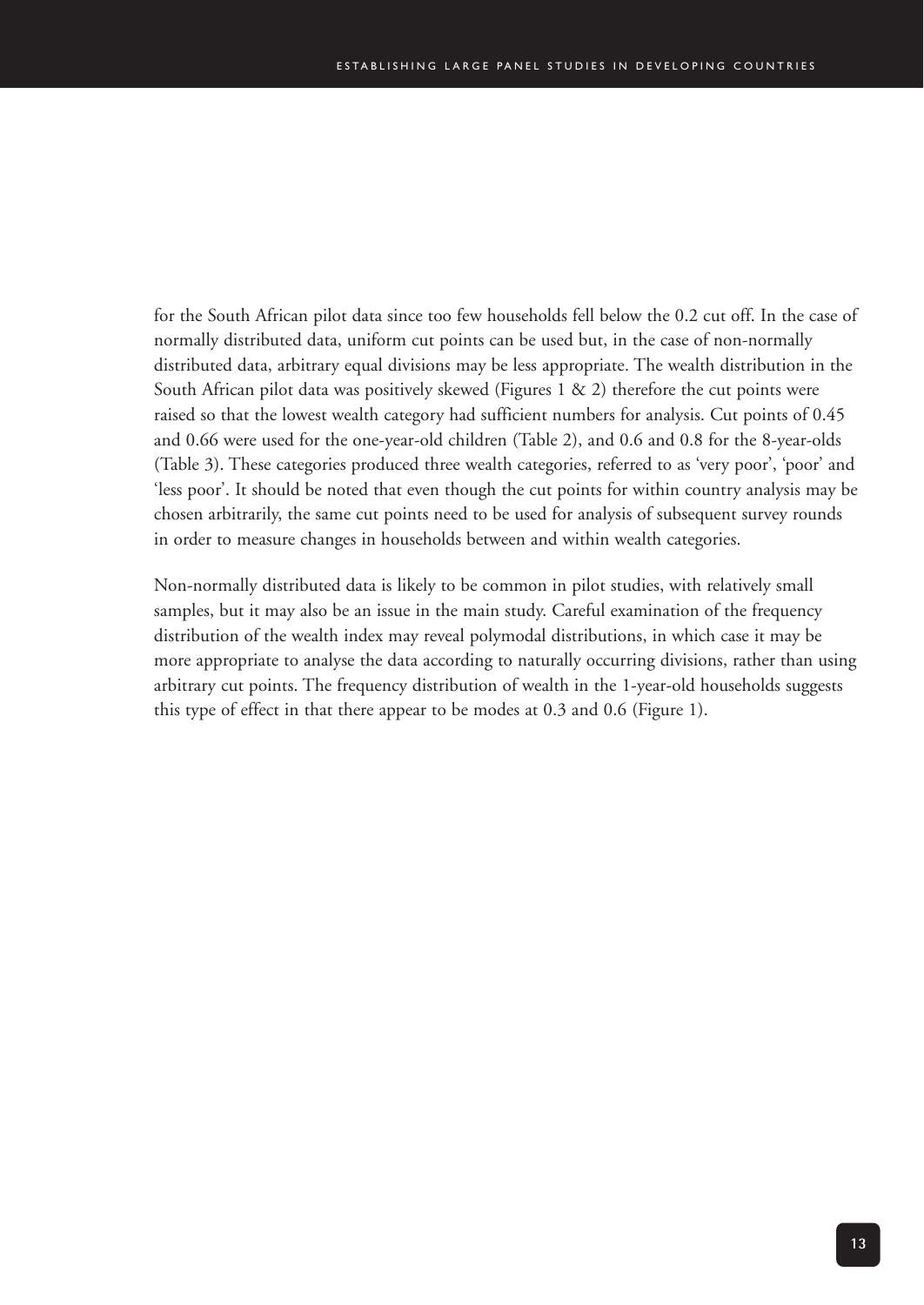

#### **TABLE 2 CHARACTERISTICS OF THE 1-YEAR-OLD CHILDREN AND THEIR HOUSEHOLDS**

|                | Urban            | <b>Rural</b>        | <b>Very Poor</b><br>(Wealth<br>Index $< 0.45$ ) | Poor<br>(Wealth Index)<br>$0.45 - 0.65$ | <b>Less Poor</b><br>(Wealth)<br>Index $\geq 0.66$ ) |
|----------------|------------------|---------------------|-------------------------------------------------|-----------------------------------------|-----------------------------------------------------|
| <b>Total</b>   | 106              | 56                  | 47                                              | 74                                      | 41                                                  |
| Male<br>Female | 70 66%<br>36 34% | 29 52%<br>48%<br>27 | 29 62%<br>38%<br>18                             | 44 60%<br>$30 \t 41%$                   | 26 63%<br>15 37%                                    |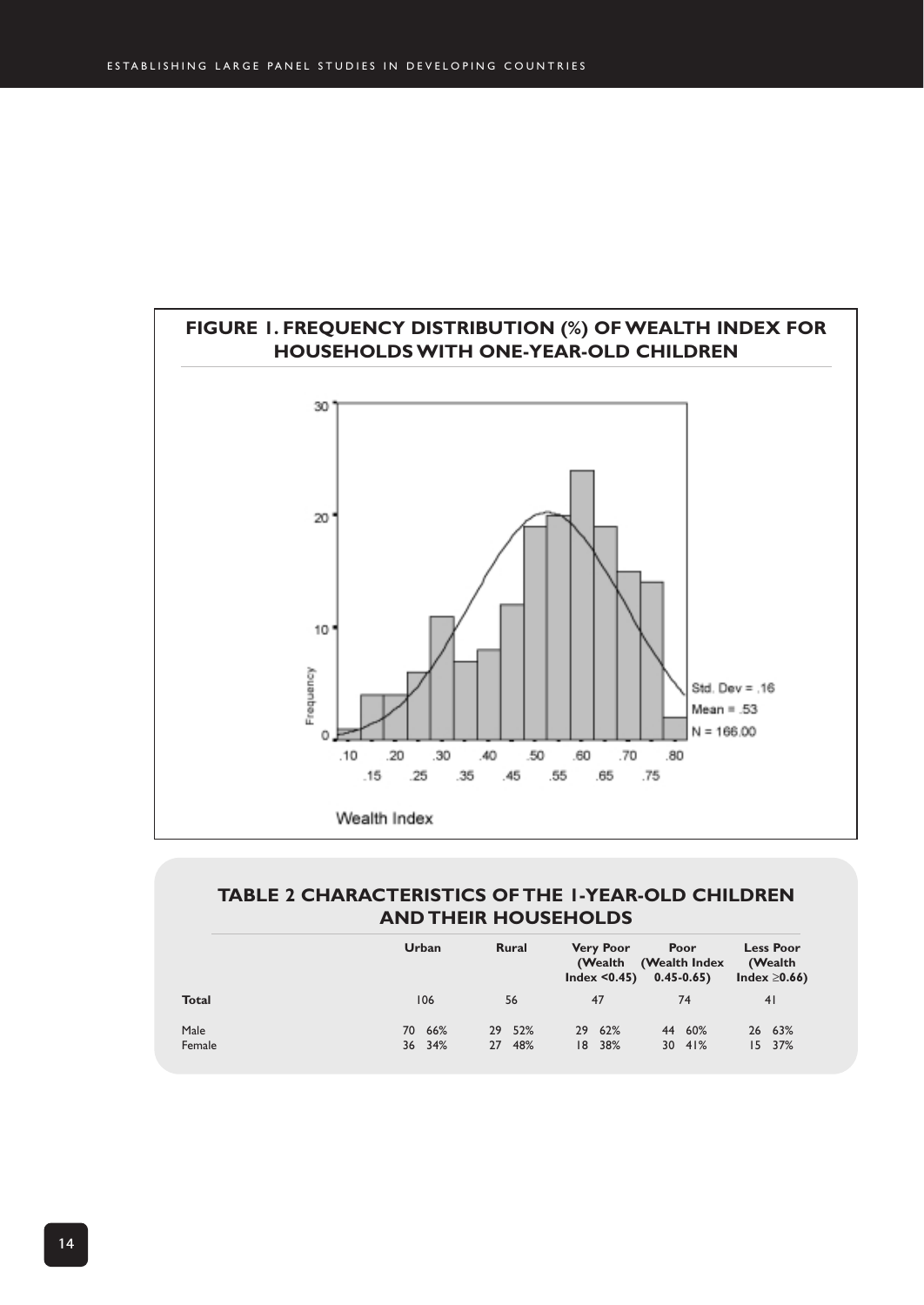

#### **TABLE 3 CHARACTERISTICS OF THE 8-YEAR-OLD CHILDREN AND THEIR HOUSEHOLDS**

|                | Urban            | <b>Rural</b>        | <b>Very Poor</b><br>(Wealth<br>Index $< 0.6$ ) | Poor<br>(Wealth Index<br>$0.6 - 0.79$ | <b>Less Poor</b><br>(Wealth<br>Index $\geq$ 0.8) |
|----------------|------------------|---------------------|------------------------------------------------|---------------------------------------|--------------------------------------------------|
| <b>Total</b>   | 55               | 52                  | 25                                             | 50                                    | 32                                               |
| Male<br>Female | 30 55%<br>25 45% | 29 56%<br>44%<br>23 | 52%<br>13<br>48%<br>12                         | 60%<br>30<br>40%<br>20                | $16, 50\%$<br>50%<br>16                          |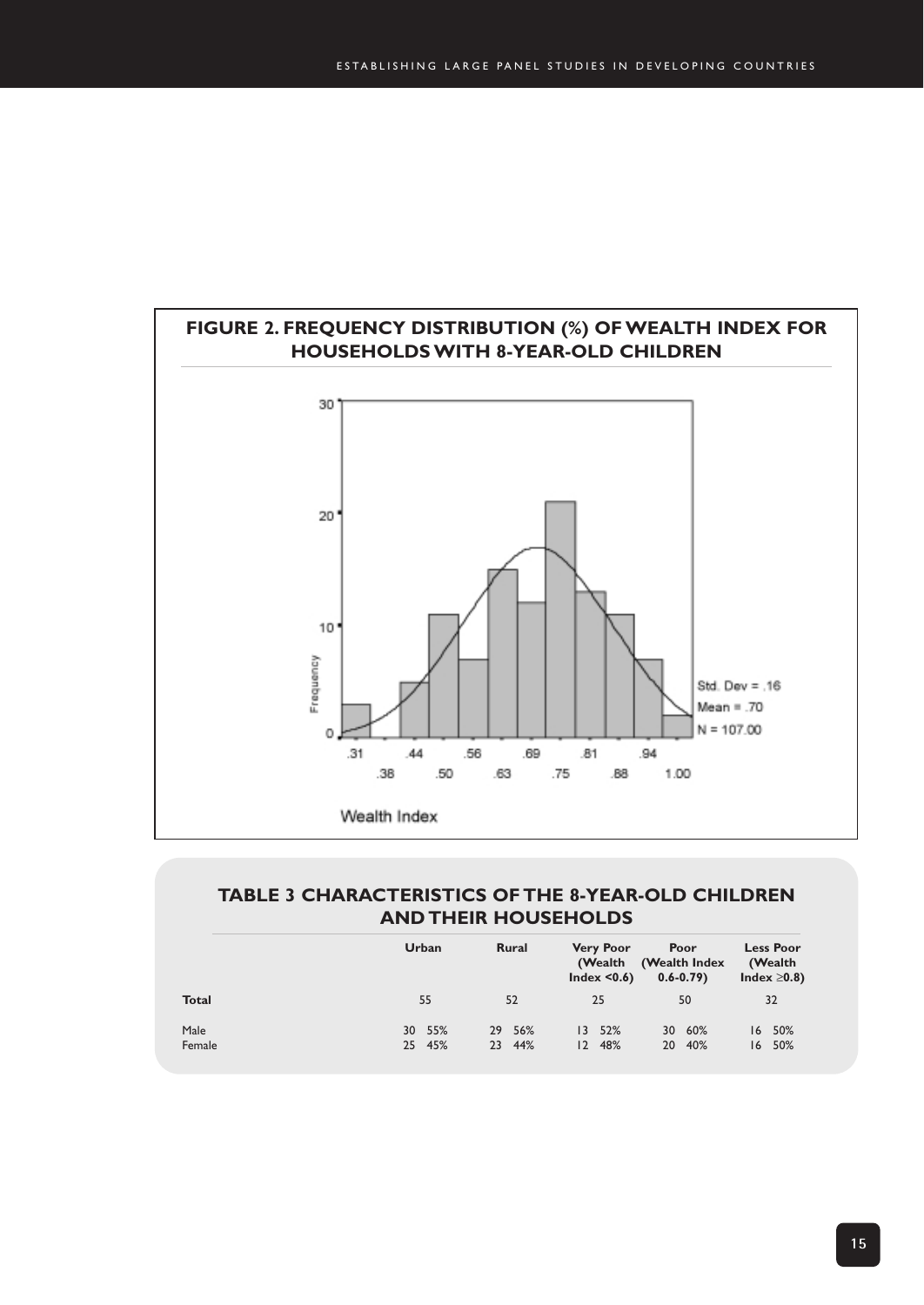As an example of the type of results produced by this analysis, Table 4 shows a high rate of unwanted pregnancy, which is apparently independent of wealth or place of residence ( $\chi^2$ =0.153, P=0.927 and  $\chi^2$ =0.000, P=1.000 respectively). Low birth weight (as reported by the primary caregiver) was marginally more common in the poorer households, although not significant (  $\chi^2$ =0.413), but was significantly more common in the rural households (  $\chi^2$ =9.798, P=0.002). These results are consistent with expectations for child health in this region and support the hypothesis that the wealth index as used here is indeed capturing determinants related to child welfare.

Table 5 shows how people's responses to common economic shocks vary quite widely. In poor communities, death (or departure of household members) is common and death was the commonest reported shock in this sample. One of the commonest responses was to "do nothing" which, although at face value may be regarded as a 'non result', can be very meaningful. The poorest of the poor are often trapped by perceived helplessness, which renders them unable to make any further response to new shocks. The commonest response was to "eat or buy less". Whilst this is an obvious response, it clearly could have a profound impact on the welfare of young children. This table also highlights the importance of social capital, with aid from relatives and friends being the commonest response to a death in the household.

|                                          |    | Urban  | <b>Rural</b> |   | <b>Very Poor</b><br>(Wealth<br>Index $< 0.45$ ) |                | Poor<br>(Wealth Index<br>$0.45 - 0.65$ |                | <b>Less Poor</b><br>(Wealth)<br>Index $\geq 0.66$ ) |
|------------------------------------------|----|--------|--------------|---|-------------------------------------------------|----------------|----------------------------------------|----------------|-----------------------------------------------------|
| <b>Wanted pregnancy</b>                  |    |        |              |   |                                                 |                |                                        |                |                                                     |
| Yes                                      |    | 28 27% | $16$ 29%     |   | 12 27%                                          | 21             | 30%                                    | $\mathsf{L}$   | 28%                                                 |
| <b>No</b>                                |    | 70 71% | 40 71%       |   | 33 73%                                          | 49             | 70%                                    |                | 28 72%                                              |
| Low birth weight baby (self<br>reported) |    |        |              |   |                                                 |                |                                        |                |                                                     |
| Yes                                      |    | 6, 6%  | 13, 23%      | 8 | 17%                                             | $\overline{7}$ | 10%                                    | $\overline{4}$ | 10%                                                 |
| <b>No</b>                                | 95 | 94%    | 44 77%       |   | 38 83%                                          |                | 65 90%                                 |                | 36 90%                                              |

#### **TABLE 4 BIRTH AND DELIVERY CHARACTERISTICS (1 YEAR OLD HOUSEHOLDS)**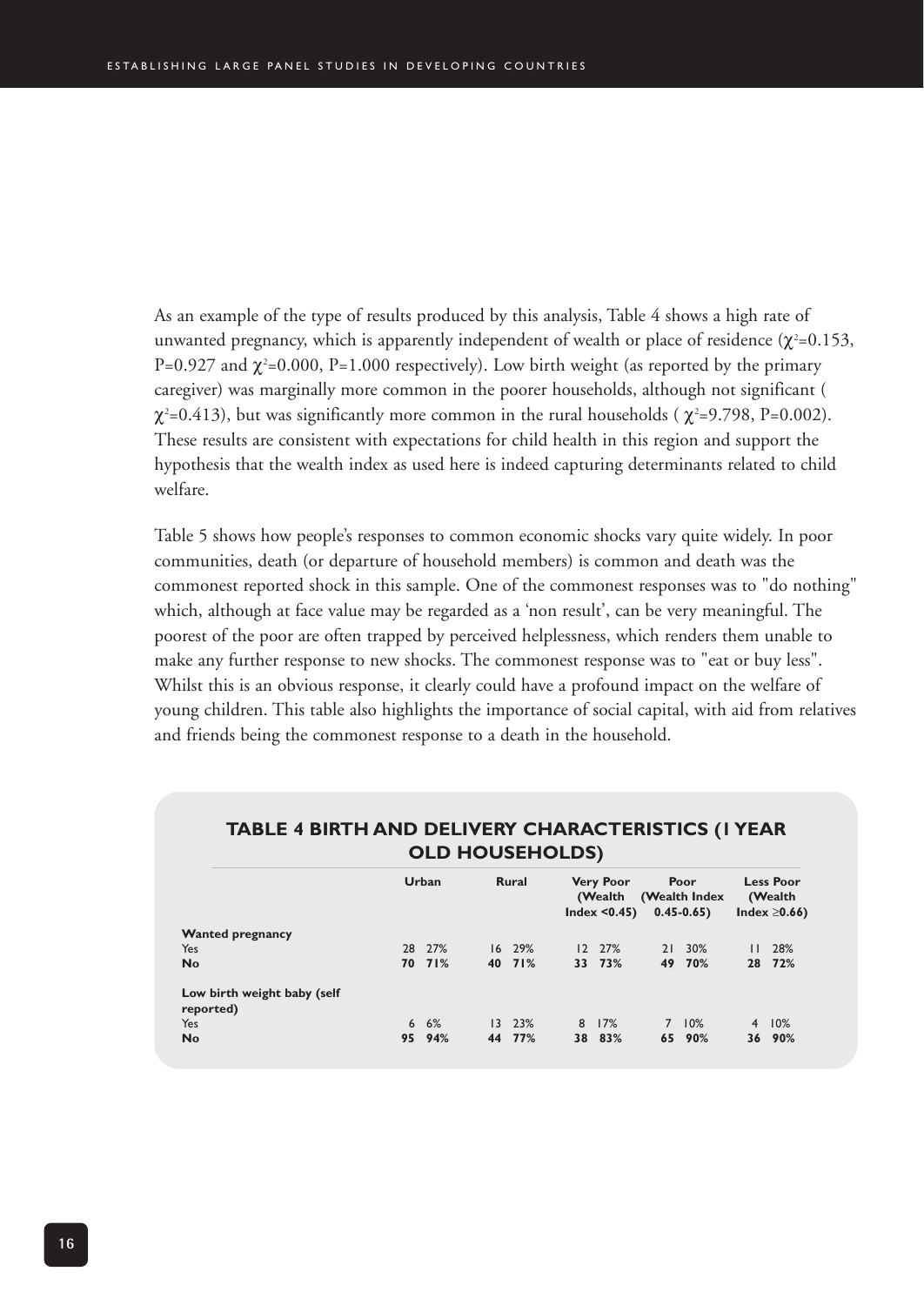#### **TABLE 5 EXAMPLE OF HOUSEHOLD RESPONSES TO ECONOMIC SHOCKS. (8-YEAR-OLD HOUSEHOLDS)**

|                                       |                |                               |            | <b>RESPONSES TO SHOCKS</b> |                             |                                   |       |
|---------------------------------------|----------------|-------------------------------|------------|----------------------------|-----------------------------|-----------------------------------|-------|
| <b>Economic shocks</b>                | <b>Nothing</b> | Sell goods/<br>use<br>savings | Use credit | Eat/buy<br><b>less</b>     | Work<br>more/<br>start work | Aid from<br>relatives/<br>friends | Total |
| Natural disaster                      |                |                               |            |                            |                             |                                   |       |
| Birth/new household member            |                |                               |            |                            |                             |                                   |       |
| <b>Reduction in household members</b> | 3              |                               |            |                            |                             | 5                                 | 14    |
| Pay for education                     |                |                               |            |                            |                             |                                   |       |
| Illness or injury                     |                |                               |            |                            |                             |                                   | 5     |
| Loss of income                        |                |                               |            |                            |                             |                                   |       |
| Change in food availability           |                |                               |            |                            |                             |                                   |       |
| Livestock died                        |                |                               |            |                            |                             |                                   |       |
| Moved/migrated                        |                |                               |            |                            |                             |                                   |       |
| Divorce/separated                     |                |                               |            |                            |                             |                                   |       |
| Victim of crime                       |                |                               |            |                            |                             |                                   |       |
| Car accident                          |                |                               |            |                            |                             |                                   |       |
| <b>Total</b>                          | п              | 4                             |            | 12                         |                             | 6                                 | 36    |

## **Follow up**

Although most participants were traced successfully one year later, much higher mobility of the urban population made tracking in urban areas more difficult and often required at least three visits to find the child (Table 6). The main lesson learned from this exercise was that having a detailed list of potential contacts outside the index household, e.g. relatives or friends who might know where the index child had moved to, is essential in urban areas. Detailed descriptions of how to physically find households, including a sketch map of the site, made tracking easier. In addition, clear criteria need to be established in advance of the tracking exercise in order to determine how much effort should be expended in tracking children who have moved. In the case of the pilot study, the budget (and potential value) of the follow-up was very limited and consequently success was lower than might be expected with the more rigorous follow-up planned for the main study.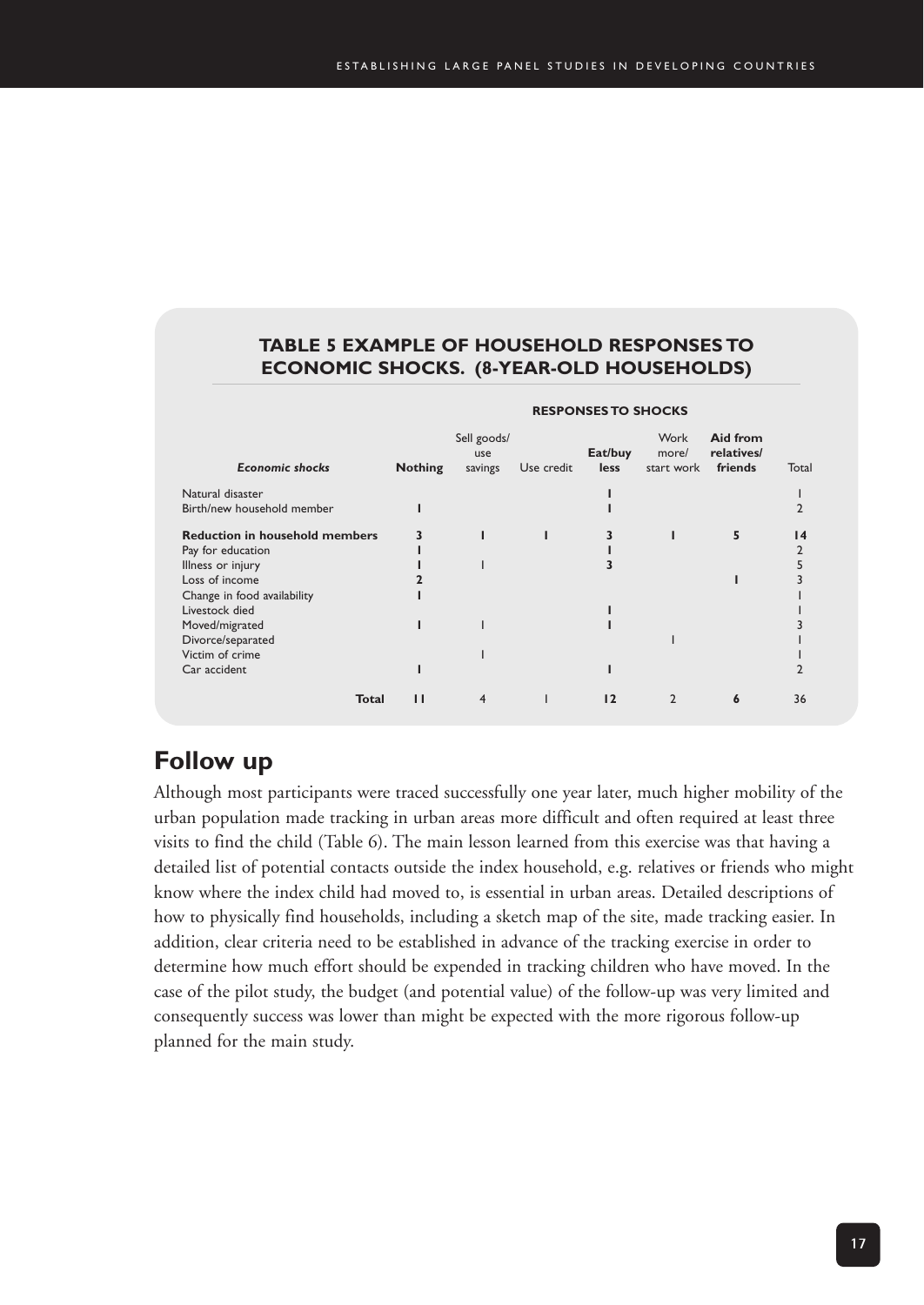#### **TABLE 6 FOLLOW-UP RESULTS AT ONE YEAR**

| <b>LOCATION</b>  | <b>FOLLOW-UP RESULTS</b> |              |                  |                      |                |     |  |  |  |  |
|------------------|--------------------------|--------------|------------------|----------------------|----------------|-----|--|--|--|--|
| <b>RURAL</b>     | <b>FOUND</b>             |              |                  | <b>NOT FOUND</b>     |                |     |  |  |  |  |
|                  | Found on first visit     | 48           | 89%              | Moved away           | $\overline{2}$ | 4%  |  |  |  |  |
|                  | Found on visit           |              |                  | House not found      | $\overline{2}$ | 4%  |  |  |  |  |
|                  | $2$ or $3$               |              | 2%               | Child not found      |                | 2%  |  |  |  |  |
| 100%<br>Total 54 |                          | 49           | 91%              |                      | 5              | 9%  |  |  |  |  |
| <b>URBAN</b>     | <b>FOUND</b>             |              | <b>NOT FOUND</b> |                      |                |     |  |  |  |  |
|                  | Found on first visit     | 27           | 56%              | Moved away           |                | 2%  |  |  |  |  |
|                  | Found on visit 2 or      |              |                  | <b>Died</b>          | $\mathbf{2}$   | 4%  |  |  |  |  |
|                  | 3                        | $\mathsf{L}$ | 23%              |                      |                |     |  |  |  |  |
|                  |                          |              |                  | Not at home          |                |     |  |  |  |  |
|                  |                          |              |                  | $(3 \text{ visits})$ |                | 2%  |  |  |  |  |
|                  |                          |              |                  | Not found            | 6              | 13% |  |  |  |  |
| 100%<br>Total 48 |                          | 38           | 79%              |                      | 10             | 21% |  |  |  |  |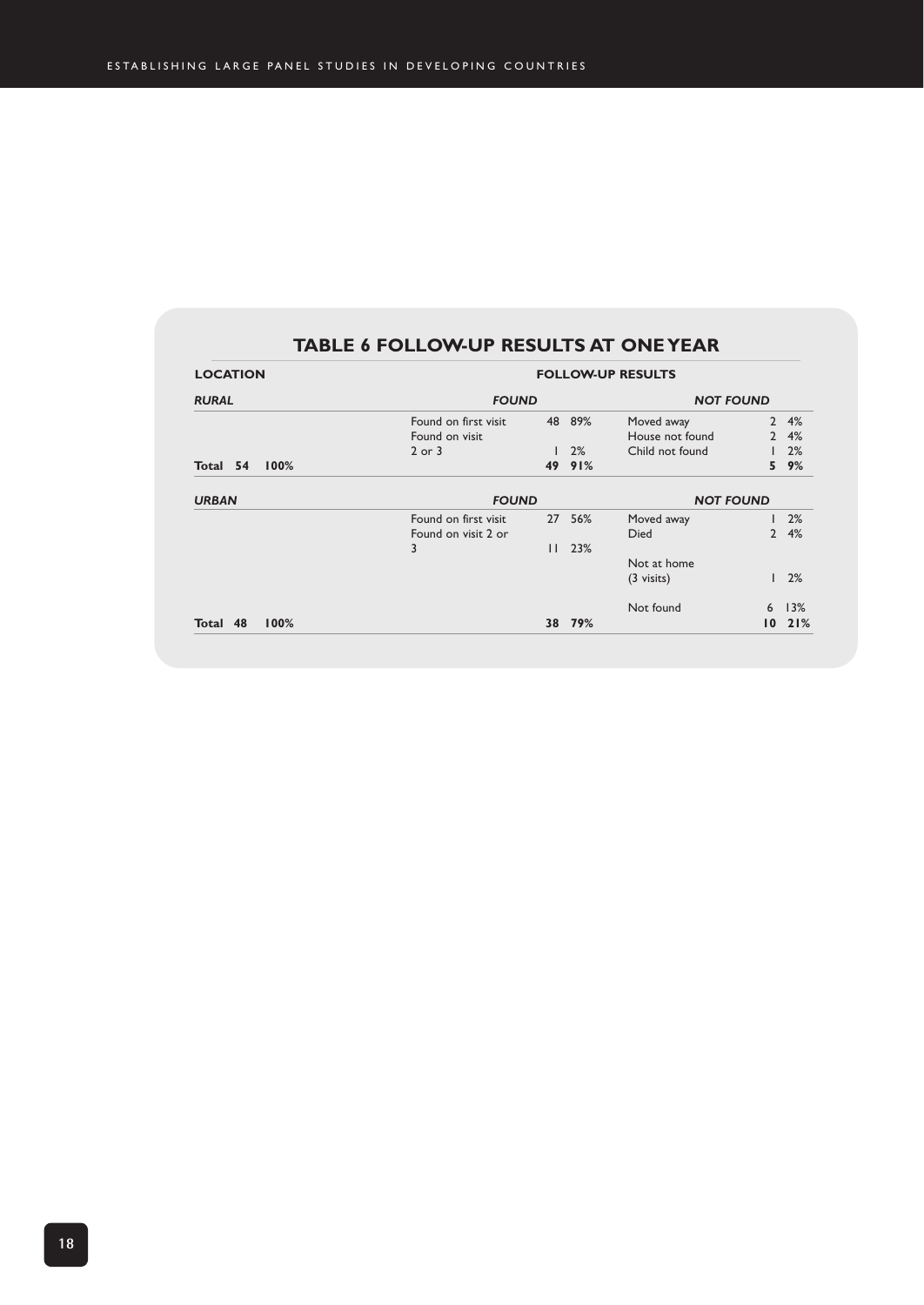## **Discussion**

This study focuses on the impacts of poverty on child welfare and attempts to link local level outcomes to macro level determinants, such as national and local policy arenas. In order to do this we had to bring together a wide range of research disciplines and extract from each a range of questions. This meant that economists, public health specialists, development experts and anthropologists had to arrive at combined survey instruments. In order to do this a comprehensive process of piloting was established which included both academics and experienced fieldworkers who were able to assess the likely validity of questions before fieldwork commenced. This study was unusual in that over one year was spent in the pilot phase alone, including the choice of suitable research questions, reviewing previous questionnaires of relevance, adapting these for local settings and designing a training programme. The pilot study also included setting up a data management system, a critical component of panel studies, and conducting initial analyses. The pilot phase continued until a first round of follow-up had been completed.

One concern raised in the discussion of the wealth index by the project team was that there is overlap, in some senses, between consumer durables and assets like cattle, which although technically a production asset can also represent a form of savings. This was an issue for the pilot study which found that rural people often held very few durable assets but nonetheless had cattle and land, which may not be productive but were nonetheless regarded as 'wealth'. However, the consensus from discussion of the pilot results was that productive assets tend to be too geographically specific to be useful for this analysis. For example, ownership of cattle may be a misleading indicator of wealth when a person from a fishing village may have no cattle but still be wealthy. In general, the wealth index is intended to be a measure of economic wellbeing and should not be an indicator of welfare, heath or social assets, since these are captured by other variables in the dataset.

The pilot allowed the analysis of wealth to be tested in one country and indicated that refinement of the wealth measure, by adding more country-specific assets, may be necessary in future rounds to make the index more sensitive. The wealth index can be treated as a continuous variable and can therefore be used effectively and sensitively in regression and other analyses with the larger sample sizes (2000 1- year-olds and 1000 8-year-olds per country) in the main study.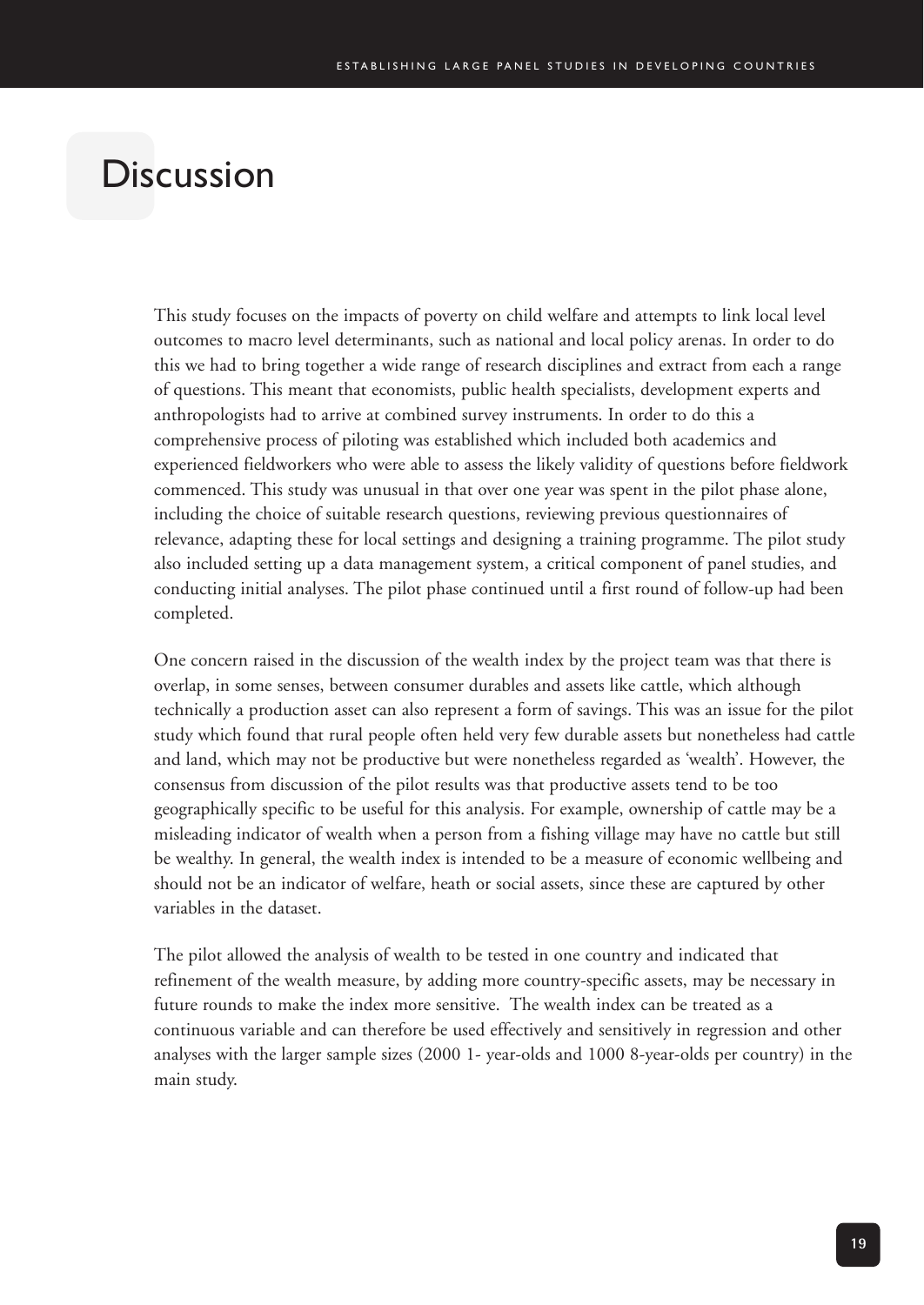In any longitudinal study the ability to trace participants over time is of paramount importance. Part of the rationale for the pilot study was to confirm that people could be found in subsequent visits and that stable variables (i.e. those which should not have changed, or would have changed predictably, such as age) remained consistent. Critics have implied that longitudinal studies in developing countries are not feasible, but this pilot and evidence from the Birth To Twenty project (now in its thirteenth year of follow up) have demonstrated that, with appropriate techniques, people in developing communities can indeed be traced over long periods (Richter, Norris & de Wet, in press). That is not to say that the process is easy, and it can be costly in terms of both time and effort, but appropriate systems can ensure good retention rates.

Experience from the Birth to Twenty study shows that loss to follow up is highest in the first year or two of the child's life and therefore interim contacts with respondents are important between the main survey rounds (Richter, Norris & de Wet, in press). In countries where there are well-established migration routes with, for example, most movement from rural areas being to one or two major cities, it may be possible to track participants over considerable distances if these cities already include sentinel sites with trained staff available.

#### **BOX 4 – FEATURES OF THE PILOT PHASE**

- The *entire research process* was piloted from the questions to be used, through training and fieldwork, to data entry and analysis.
- The approach was *flexible* and instruments and methods were regarded as 'works in progress'.
- *Local knowledge and experience* of the fieldworkers contributed to both study design and content.
- Piloting in another country helped to produce *generic research instruments*.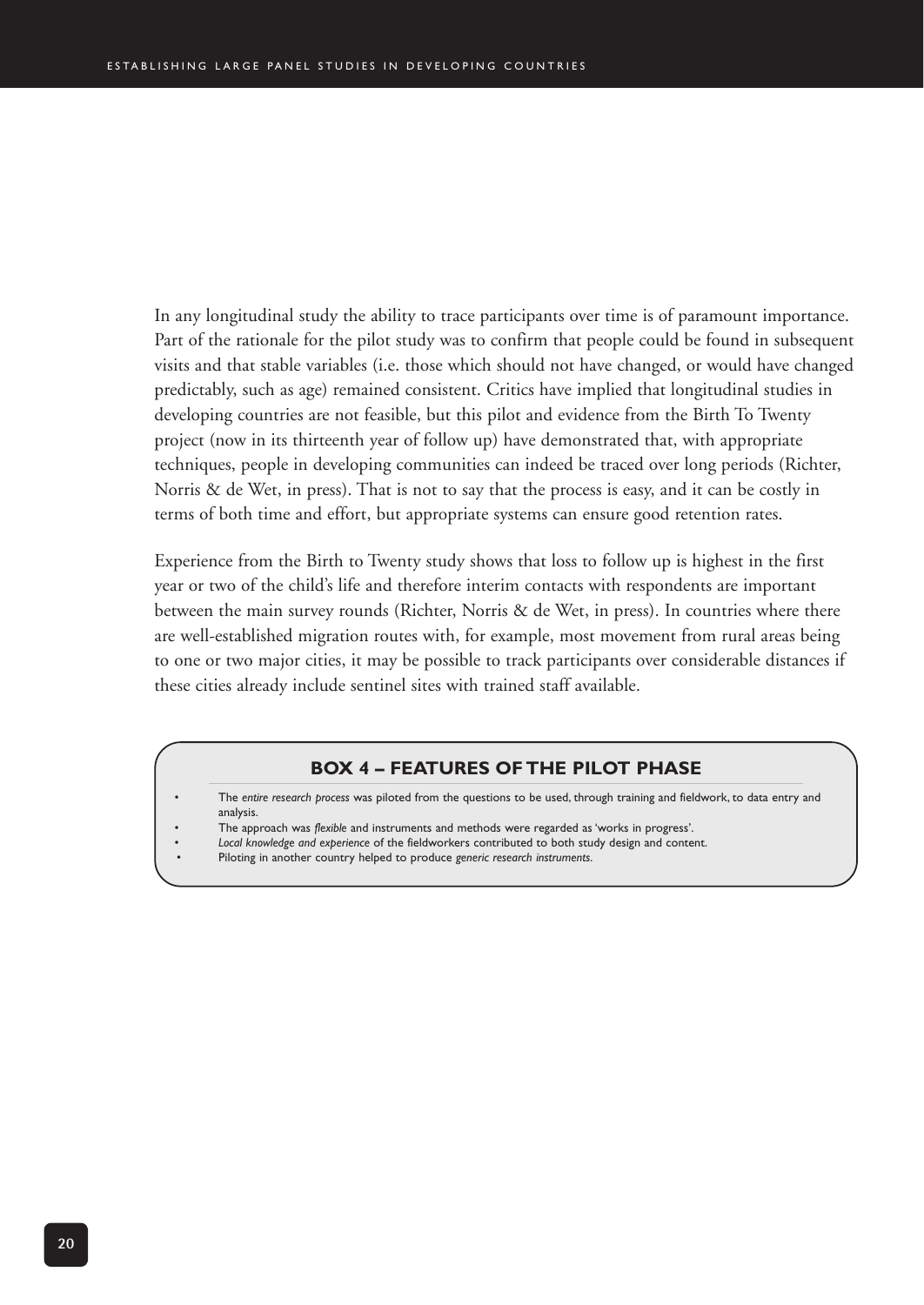# Conclusion

The South African pilot study proved invaluable for developing the various survey instruments, the approaches to fieldwork, the data entry system and the analysis package (Box 4). Whilst there is a great deal of expertise in the UK and country teams working on the main study, there can be no substitute for 'hands on' experience in a developing country setting when developing research instruments for that use. The process involved a good deal of trial and error, but ultimately led to a better product. Another benefit of using a single country for the initial pilot has been that it helped to ensure that the survey instruments were sufficiently generic to ensure that comparable datasets can be produced in the widely differing circumstances in each of the study countries. Time will be the judge of our success in this regard, but the fact that relatively few countryspecific questions had to be added suggests that the core questionnaire is a reasonably sound instrument.